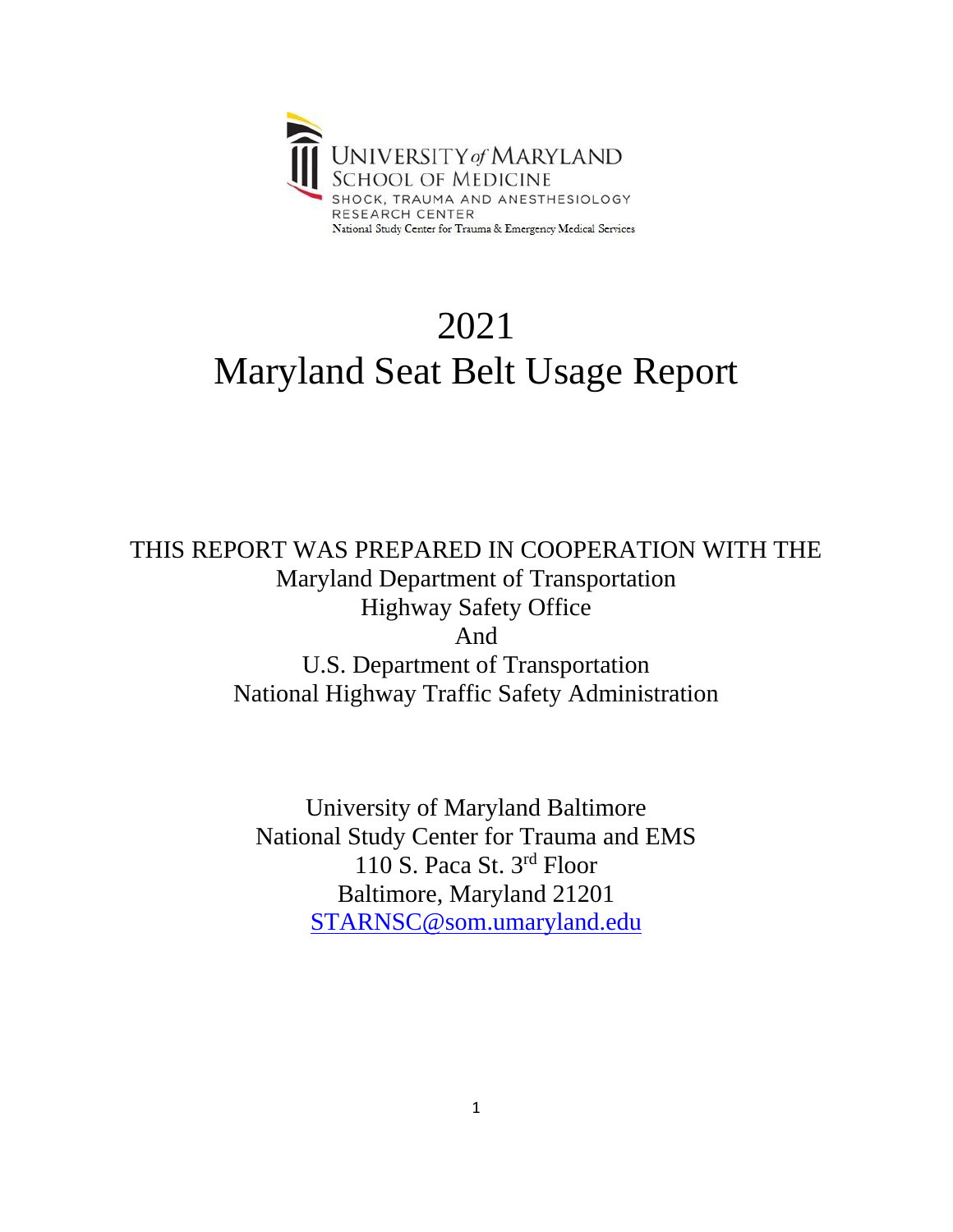## **Executive Summary**

The National Study Center for Trauma and EMS at the University of Maryland, Baltimore conducted a comprehensive study of seat belt usage in the State of Maryland in June 2021. Seat belt usage data were collected on drivers and front seat outboard passengers observed in a total of 39,847 vehicles at 130 select sites located within 13 jurisdictions of the State. Observed vehicles included passenger cars, vans, sport utility vehicles (SUV), pick-up trucks, and other vehicles below 10,000 pounds of gross vehicle weight. Data were collected on occupants of vehicles traveling on Primary (interstate roadways), Secondary (arterial roadways), and Local roads.

Overall usage rate and standard error (SE) results of the Statewide study, following weighted adjustment by probability of road segment selection and proportion of jurisdiction-level vehicle miles traveled (VMT) and exclusion of unknown observations, were as follows:

|                  | <b>All Vehicles</b>                                                                                                     |                      |                  |                          | <b>Passenger Cars/SUVs</b> |                              |  | <b>Pick-up Trucks</b>    |                      |                  |
|------------------|-------------------------------------------------------------------------------------------------------------------------|----------------------|------------------|--------------------------|----------------------------|------------------------------|--|--------------------------|----------------------|------------------|
|                  | Number $(N)$<br>of                                                                                                      | <b>Usage</b><br>Rate | <b>SE</b><br>(%) | N of<br><b>Occupants</b> | <b>Usage</b><br>Rate       | <b>SE</b><br>$\mathcal{O}_0$ |  | N of<br><b>Occupants</b> | <b>Usage</b><br>Rate | <b>SE</b><br>(%) |
|                  | <b>Occupants</b>                                                                                                        | $(\%)$               |                  |                          | (%)                        |                              |  |                          | (%)                  |                  |
| All              |                                                                                                                         |                      |                  |                          |                            |                              |  |                          |                      |                  |
| <b>Roadways</b>  | 46,717                                                                                                                  | 91.4                 | 0.6              | 40,480                   | 92.3                       | 0.5                          |  | 6,237                    | 86.0                 | 1.3              |
| <b>Primary</b>   |                                                                                                                         |                      |                  |                          |                            |                              |  |                          |                      |                  |
| <b>Roads</b>     | 18,907                                                                                                                  | 93.7                 | 0.6              | 16,858                   | 94.2                       | 0.5                          |  | 2,049                    | 88.5                 | 1.5              |
| <b>Secondary</b> |                                                                                                                         |                      |                  |                          |                            |                              |  |                          |                      |                  |
| <b>Roads</b>     | 25,123                                                                                                                  | 90.6                 | 0.6              | 21,293                   | 91.5                       | 0.6                          |  | 3,830                    | 86.3                 | 1.3              |
| Local            |                                                                                                                         |                      |                  |                          |                            |                              |  |                          |                      |                  |
| Roads*           | 2,687                                                                                                                   | 84.8                 | 0.0              | 2,329                    | 87.8                       | 0.0                          |  | 358                      | 72.8                 | 0.0              |
|                  | *Standard Error = 0% because no more than 1 Local Road was observed per jurisdiction, thus no variability was measured. |                      |                  |                          |                            |                              |  |                          |                      |                  |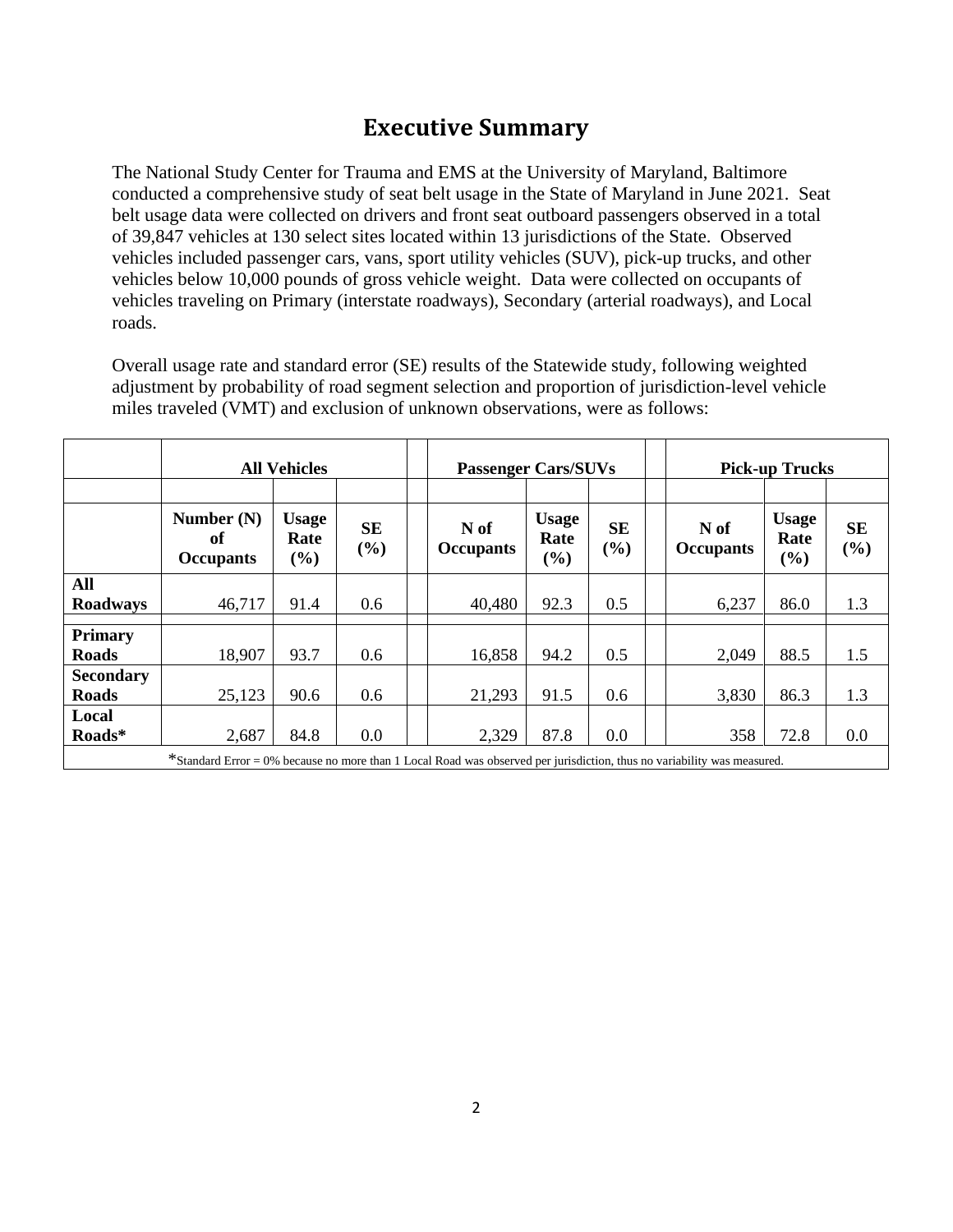### **Table of Contents**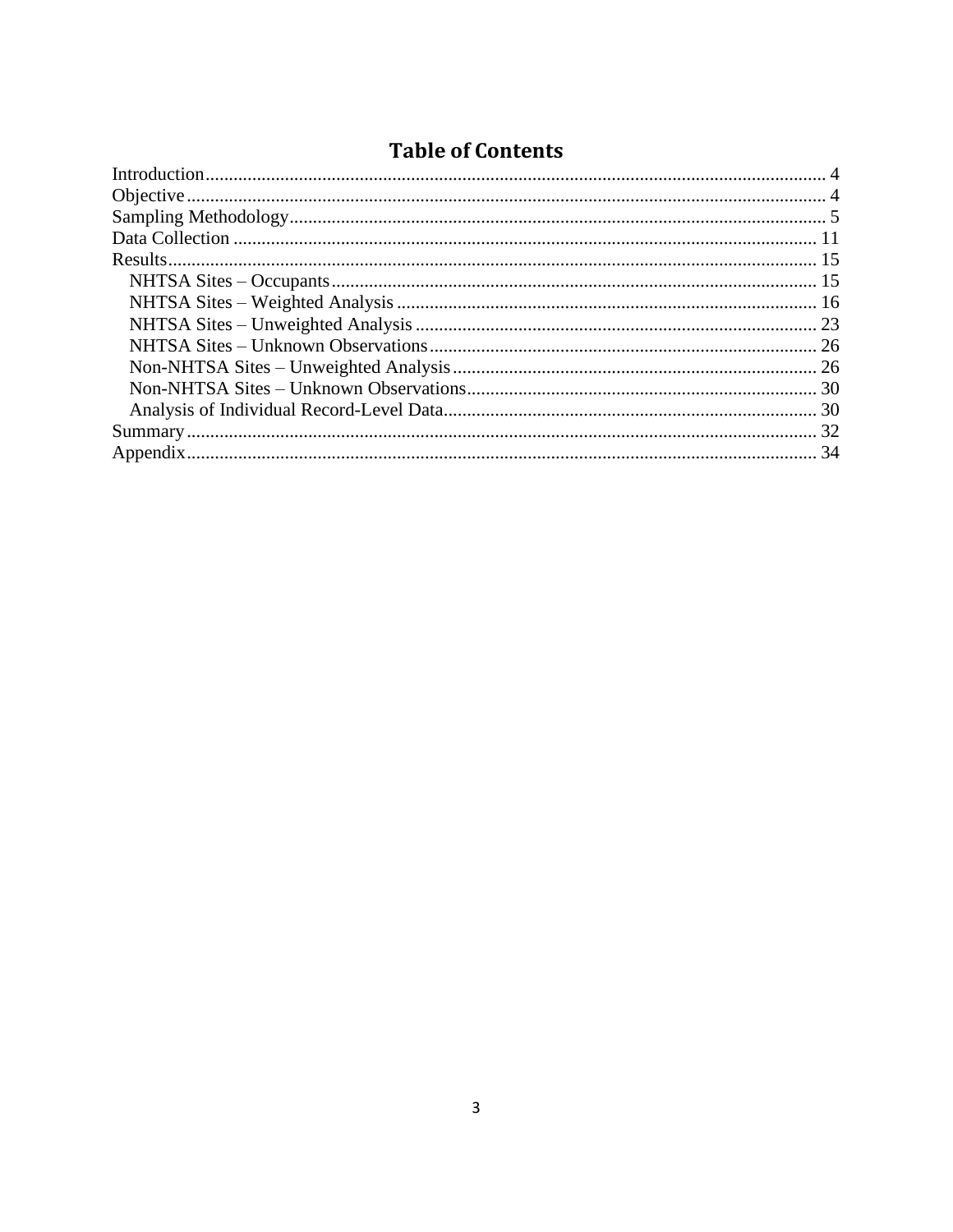#### <span id="page-3-0"></span>**Introduction**

The National Highway Traffic Safety Administration (NHTSA) published new Uniform Criteria for State Observational Surveys of Seat Belt Use in Federal Register Vol. 76 No. 63, April 1, 2011, Rules and Regulations, pp. 18042 – 18059. This report represents the tenth year of Maryland's response to the requirement to submit to NHTSA a data collection protocol and resulting observation findings of an annual State survey to estimate passenger vehicle occupant restraint use. This plan is fully compliant with the Uniform Criteria and has been used for the implementation of Maryland's 2021 seat belt survey. Using a consistent method to collect Statewide seat belt information will provide documentation for Maryland and the Nation on the success of occupant protection traffic safety programs.

Maryland is comprised of 24 jurisdictions, including 23 counties and Baltimore City; 13 of these jurisdictions account for about 86% of the passenger vehicle crash-related fatalities according to Fatality Analysis Reporting System (FARS) data averages for the period 2012 to 2014. These data contributed to the selection of roadway observation sites for use during the five-year period from 2017 to 2021 and were therefore employed to assess belt usage for this report. Road segments were mapped according to the latitude and longitude of their midpoints. A selected road segment was identified by an intersection or interchange that occurred within or just beyond the segment. If no intersection or interchange occurred within the segment, any point on that road could be used for observation. Data collection sites were selected such that traffic would be moving during the observation period. Data collection occurred as per the Site Assignment Sheets: at controlled intersections, ramps, overpasses, or on the side of the road. For interstate highways, data collection occurred on a ramp carrying traffic exiting the highway or on the next closest overpass. The observed direction of travel was randomly assigned for each road segment. The locations of the data collection sites were described on Site Assignment Sheets for each jurisdiction and maps were developed to aid the Data Observation Teams and Quality Control (QC) Monitors in traveling to the assigned locations.

#### <span id="page-3-1"></span>**Objective**

This research initiative used the NHTSA Uniform Criteria for State Observational Surveys of Seat Belt Use to address the following objectives for 2021:

- Develop and implement a strategic process for observing seat belt use in the State of Maryland for drivers and right front seat passengers
- Determine the seat belt usage rate for Maryland
- Develop and implement a strategic process for observing driver's hand-held cell phone use
- Estimate driver's hand-held cell phone usage rate as it relates to seat belt use for Maryland
- Develop and implement a means of Quality Control to ensure that data were collected properly following all survey protocols.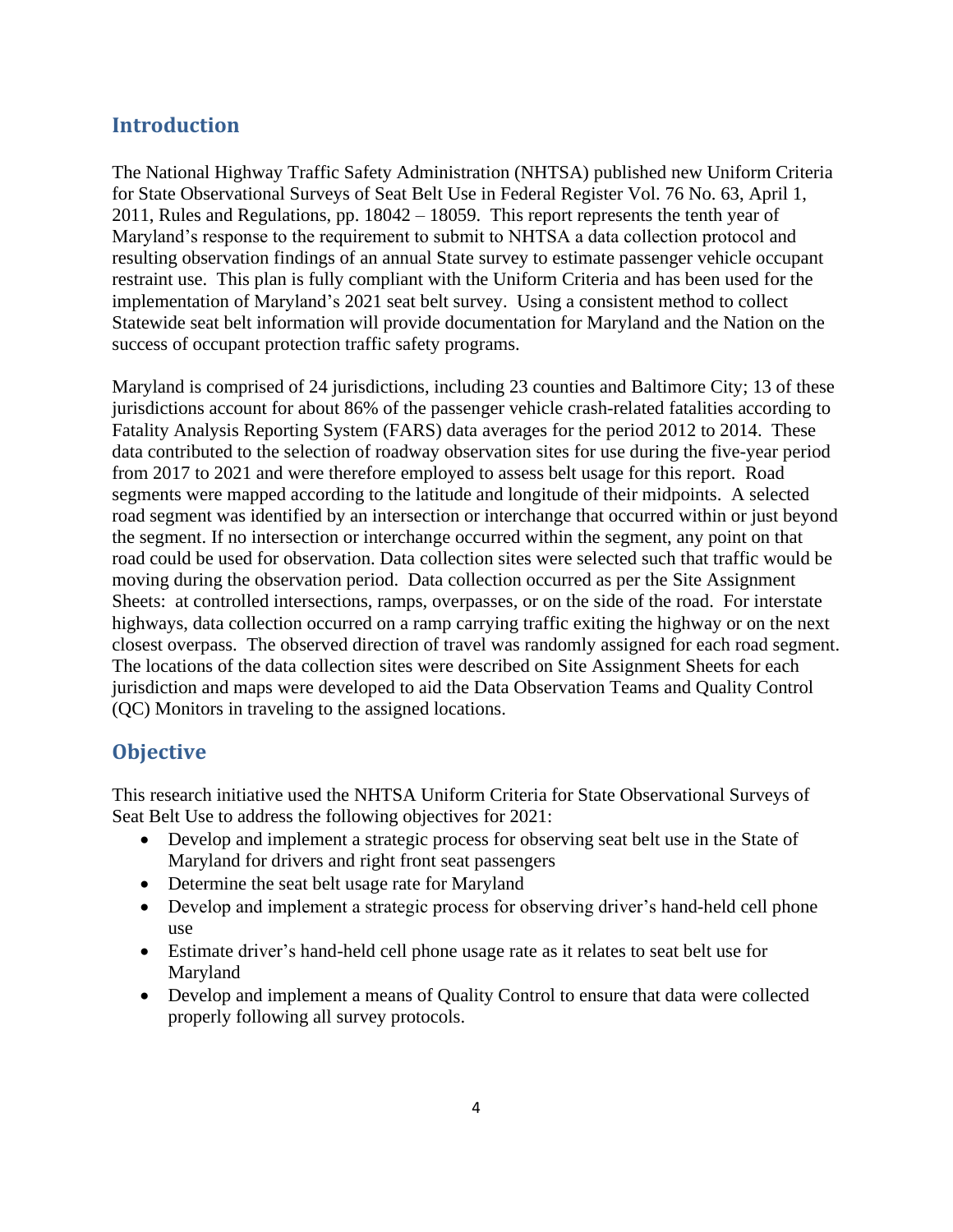### <span id="page-4-0"></span>**Sampling Methodology**

#### **Study Design**

All of Maryland's 24 jurisdictions were ranked in descending order of the average number of motor vehicle crash-related fatalities for the period of 2012 to 2014 (Table 1). Data from the FARS were used to determine the average number of crash-related fatalities per jurisdiction. It was determined that 13 jurisdictions accounted for at least 85% of Maryland's total crash-related fatalities during that time period. The 85% threshold is a requirement of the NHTSA Uniform Criteria. These 13 jurisdictions comprise the sample frame (NHTSA Defined) and accounted for 85.8% of Maryland's motor vehicle crash-related fatalities as determined by FARS. The remaining 11 jurisdictions were classified as 'Non-NHTSA Defined' with limited data collection.

| <b>Jurisdiction</b>     | <b>Average Fatality Counts</b><br>$(2012 - 2014)$ | <b>Fatality Percentage</b><br><b>Within Maryland</b> | <b>Cumulative Fatality</b><br>Percentage |  |
|-------------------------|---------------------------------------------------|------------------------------------------------------|------------------------------------------|--|
| <b>NHTSA</b> Defined    |                                                   |                                                      |                                          |  |
| Prince George's         | 90.67                                             | 19.18                                                | 19.18                                    |  |
| <b>Baltimore County</b> | 63.33                                             | 13.40                                                | 32.58                                    |  |
| Anne Arundel            | 42.33                                             | 8.96                                                 | 41.54                                    |  |
| Montgomery              | 38.67                                             | 8.18                                                 | 49.72                                    |  |
| <b>Baltimore City</b>   | 29.67                                             | 6.28                                                 | 55.99                                    |  |
| Harford                 | 25.00                                             | 5.29                                                 | 61.28                                    |  |
| Washington              | 23.67                                             | 5.01                                                 | 66.29                                    |  |
| Frederick               | 18.00                                             | 3.81                                                 | 70.10                                    |  |
| Carroll                 | 17.00                                             | 3.60                                                 | 73.69                                    |  |
| Howard                  | 16.00                                             | 3.39                                                 | 77.08                                    |  |
| Cecil                   | 15.67                                             | 3.31                                                 | 80.39                                    |  |
| Charles                 | 13.00                                             | 2.75                                                 | 83.14                                    |  |
| Wicomico                | 12.33                                             | 2.61                                                 | 85.75                                    |  |

#### *Table 1 - Maryland Average Motor Vehicle Crash-Related Fatalities by Jurisdiction 2012-2014*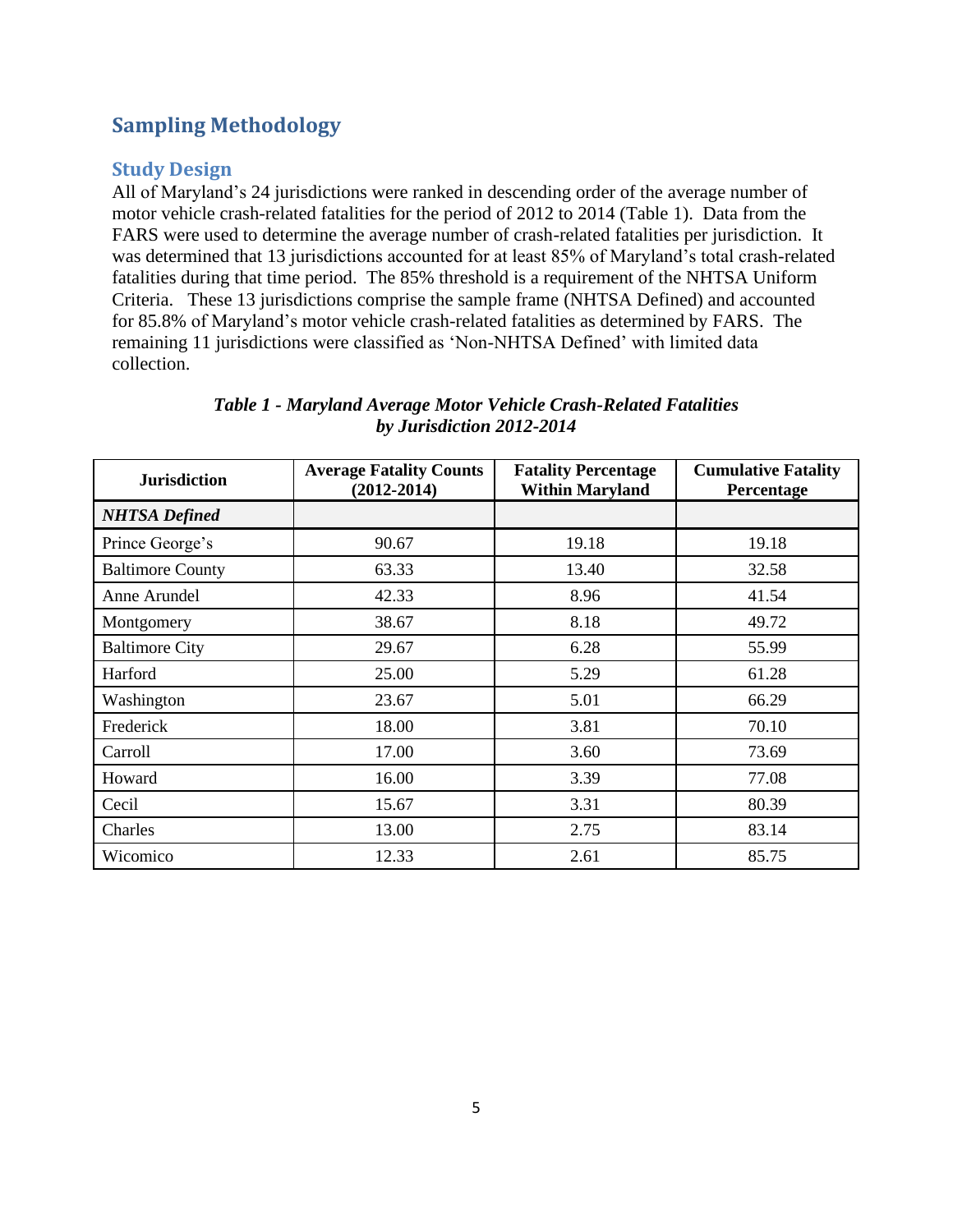| <b>Jurisdiction</b>      | <b>Average Fatality Counts</b><br>$(2012 - 2014)$ | <b>Fatality Percentage</b><br><b>Within Maryland</b> | <b>Cumulative Fatality</b><br>Percentage |  |
|--------------------------|---------------------------------------------------|------------------------------------------------------|------------------------------------------|--|
| <b>Non-NHTSA Defined</b> |                                                   |                                                      |                                          |  |
| St. Mary's               | 9.67                                              | 2.05                                                 | 87.80                                    |  |
| Calvert                  | 9.33                                              | 1.97                                                 | 89.77                                    |  |
| Worcester                | 8.33                                              | 1.76                                                 | 91.54                                    |  |
| Queen Anne's             | 8.33                                              | 1.76                                                 | 93.30                                    |  |
| Caroline                 | 8.00                                              | 1.69                                                 | 94.99                                    |  |
| Garrett                  | 6.00                                              | 1.27                                                 | 96.26                                    |  |
| Dorchester               | 5.00                                              | 1.06                                                 | 97.32                                    |  |
| Allegany                 | 4.67                                              | 0.99                                                 | 98.31                                    |  |
| Talbot                   | 3.33                                              | 0.71                                                 | 99.01                                    |  |
| Kent                     | 2.33                                              | 0.49                                                 | 99.51                                    |  |
| Somerset                 | 2.33                                              | 0.49                                                 | 100.00                                   |  |

*Table 1 Continued - Maryland Average Motor Vehicle Crash-Related Fatalities by Jurisdiction 2012-2014*

#### **Road Segment Selection**

After the 13 jurisdictions were identified, and to assure sufficient sample allocation and maintenance of errors below a threshold of 2.5% as mandated by the NHTSA Uniform Criteria, site sample sizes remained at 10 road segments per jurisdiction, for a total of 130 road segments. A probability proportional to size (PPS) sample was employed to select the road segments to be used as observation sites, using segment length as the measure of size (MOS). Maryland exercised the available exclusion option and removed non-public roads, unnamed roads, unpaved roads, vehicular trails, access ramps, cul-de-sacs, traffic circles and service drives from the dataset.

Maryland employed the Topologically Integrated Geographic Encoding and Referencing (TIGER) database from the Census Bureau, as provided by NHTSA, for the selection of road segments. The Maryland Department of Transportation – State Highway Administration estimates the jurisdiction level vehicle miles traveled (VMT) for each jurisdiction by functional class. Sample proportions within each jurisdiction were based on the jurisdictional VMT estimates applied in the creation of the 2017-2021 sample and partitioned relative to the threeway functional class grouping of Primary (interstate highways), Secondary (numbered arterial roadways), and Local/City roads using the TIGER Feature Class Code (MTFCC). A listing of the sample size allocation by jurisdiction and MTFCC classification, along with partitioned VMT estimates obtained as of January 1, 2021 for use as computation weights, is displayed in Table 2.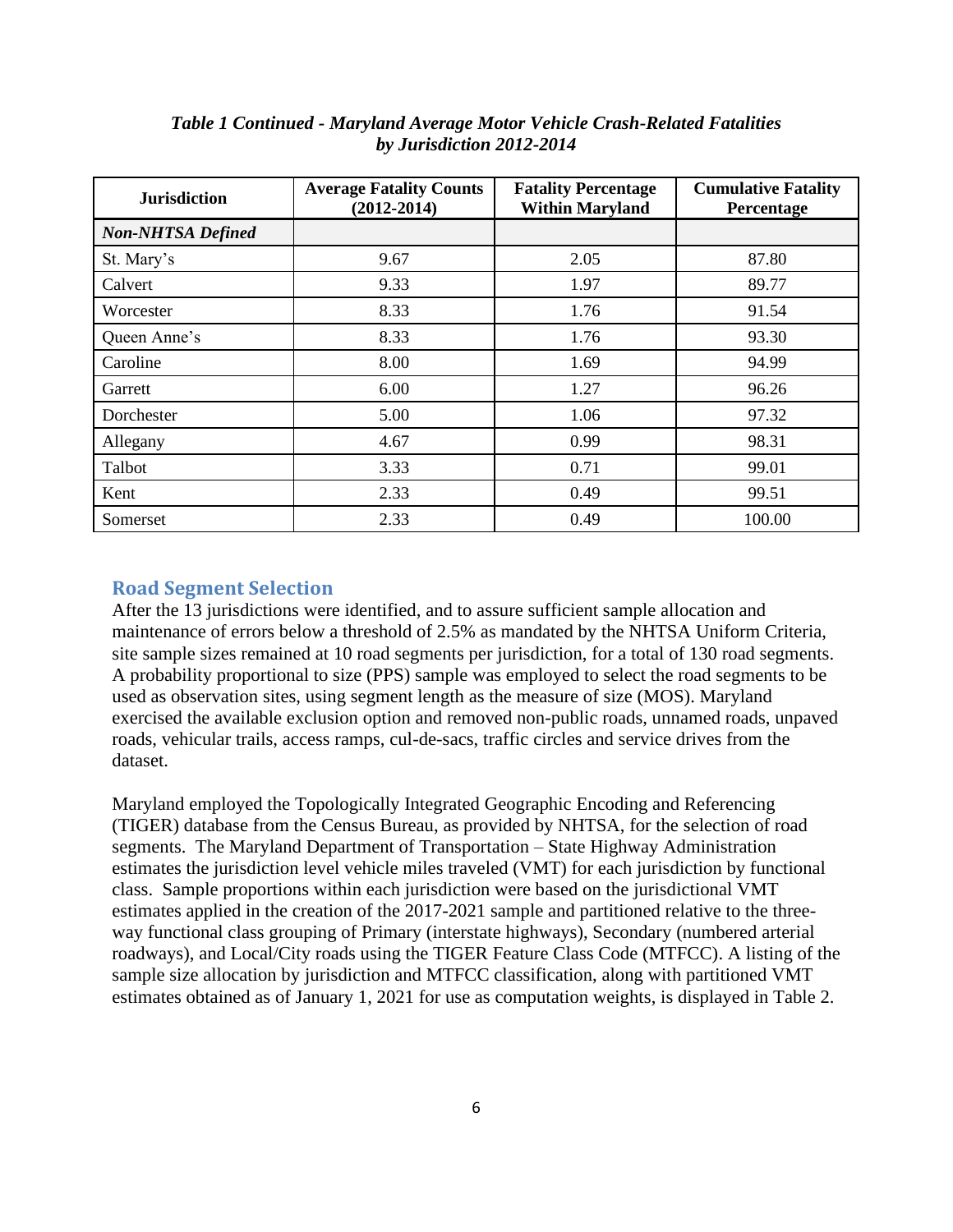| <b>Primary</b><br><b>Secondary</b><br>Local<br><b>Total</b><br>Segment Frequency (N)<br>452<br>3,953<br>31,090<br>35,495<br>Anne Arundel<br><b>VMT</b><br>2,608<br>2,184<br>453<br>5,245<br>5<br>10<br>Sample (n)<br>4<br>1<br>1,127<br>4,574<br><b>Baltimore County</b><br>Segment Frequency (N)<br>62,958<br>68,659<br><b>VMT</b><br>3,697<br>638<br>7,233<br>2,898<br>Sample (n)<br>5<br>10<br>$\overline{4}$<br>1<br>Carroll<br>Segment Frequency (N)<br>14<br>2,465<br>24,970<br>27,449<br>35<br>963<br>128<br>1,126<br><b>VMT</b><br>$\mathbf{1}$<br>8<br>10<br>Sample (n)<br>1<br>Cecil<br>Segment Frequency (N)<br>130<br>2,072<br>15,888<br>18,090<br><b>VMT</b><br>441<br>560<br>140<br>1,141<br>5<br>$\overline{4}$<br>10<br>Sample (n)<br>Segment Frequency (N)<br>$\boldsymbol{0}$<br>3,131<br>26,350<br>29,481<br>Charles<br>$\overline{0}$<br><b>VMT</b><br>986<br>117<br>1,103<br>Sample (n)<br>$\mathbf{0}$<br>9<br>10<br>1<br>Frederick<br>Segment Frequency (N)<br>365<br>3,302<br>32,065<br>35,732<br><b>VMT</b><br>1,534<br>315<br>2,781<br>932<br>5<br>Sample (n)<br>$\overline{4}$<br>$\mathbf{1}$<br>10<br>Harford<br>Segment Frequency (N)<br>134<br>2,975<br>26,461<br>23,352<br><b>VMT</b><br>771<br>1,243<br>224<br>2,238<br>5<br>Sample (n)<br>10<br>$\overline{4}$<br>1<br>Howard<br>233<br>Segment Frequency (N)<br>2,141<br>25,317<br>27,691<br><b>VMT</b><br>353<br>2,141<br>1,146<br>3,640<br>3<br>10<br>Sample (n)<br>6<br>1<br>797<br>4,773<br>36,567<br>42,137<br>Segment Frequency (N)<br>Montgomery<br><b>VMT</b><br>2,569<br>3,440<br>546<br>6,555<br>5<br>Sample (n)<br>$\overline{4}$<br>10<br>1<br>Prince George's<br>Segment Frequency (N)<br>568<br>6,669<br>65,053<br>57,816<br>3,367<br><b>VMT</b><br>3,976<br>647<br>7,990<br>5<br>Sample (n)<br>$\overline{4}$<br>1<br>10<br>544<br>Washington<br>Segment Frequency (N)<br>2,632<br>15,987<br>19,163<br>872<br><b>VMT</b><br>698<br>227<br>1,797<br>Sample (n)<br>$\mathfrak{S}$<br>$\overline{4}$<br>10<br>1<br>Wicomico*<br>2,574<br>$\Omega$<br>19,631<br>22,205<br>Segment Frequency (N)<br>100<br><b>VMT</b><br>651<br>92<br>743<br>Sample (n)<br>10<br>9<br>1<br>$\boldsymbol{0}$<br><b>Baltimore City</b><br>Segment Frequency (N)<br>728<br>2,869<br>37,602<br>34,005<br><b>VMT</b><br>1,002<br>1,735<br>2,971<br>234 | <b>Jurisdiction</b> |            |   |   |              |    |
|--------------------------------------------------------------------------------------------------------------------------------------------------------------------------------------------------------------------------------------------------------------------------------------------------------------------------------------------------------------------------------------------------------------------------------------------------------------------------------------------------------------------------------------------------------------------------------------------------------------------------------------------------------------------------------------------------------------------------------------------------------------------------------------------------------------------------------------------------------------------------------------------------------------------------------------------------------------------------------------------------------------------------------------------------------------------------------------------------------------------------------------------------------------------------------------------------------------------------------------------------------------------------------------------------------------------------------------------------------------------------------------------------------------------------------------------------------------------------------------------------------------------------------------------------------------------------------------------------------------------------------------------------------------------------------------------------------------------------------------------------------------------------------------------------------------------------------------------------------------------------------------------------------------------------------------------------------------------------------------------------------------------------------------------------------------------------------------------------------------------------------------------------------------------------------------------------------------------------------------------------------------------------------------------------------------------------------|---------------------|------------|---|---|--------------|----|
|                                                                                                                                                                                                                                                                                                                                                                                                                                                                                                                                                                                                                                                                                                                                                                                                                                                                                                                                                                                                                                                                                                                                                                                                                                                                                                                                                                                                                                                                                                                                                                                                                                                                                                                                                                                                                                                                                                                                                                                                                                                                                                                                                                                                                                                                                                                                |                     |            |   |   |              |    |
|                                                                                                                                                                                                                                                                                                                                                                                                                                                                                                                                                                                                                                                                                                                                                                                                                                                                                                                                                                                                                                                                                                                                                                                                                                                                                                                                                                                                                                                                                                                                                                                                                                                                                                                                                                                                                                                                                                                                                                                                                                                                                                                                                                                                                                                                                                                                |                     |            |   |   |              |    |
|                                                                                                                                                                                                                                                                                                                                                                                                                                                                                                                                                                                                                                                                                                                                                                                                                                                                                                                                                                                                                                                                                                                                                                                                                                                                                                                                                                                                                                                                                                                                                                                                                                                                                                                                                                                                                                                                                                                                                                                                                                                                                                                                                                                                                                                                                                                                |                     |            |   |   |              |    |
|                                                                                                                                                                                                                                                                                                                                                                                                                                                                                                                                                                                                                                                                                                                                                                                                                                                                                                                                                                                                                                                                                                                                                                                                                                                                                                                                                                                                                                                                                                                                                                                                                                                                                                                                                                                                                                                                                                                                                                                                                                                                                                                                                                                                                                                                                                                                |                     |            |   |   |              |    |
|                                                                                                                                                                                                                                                                                                                                                                                                                                                                                                                                                                                                                                                                                                                                                                                                                                                                                                                                                                                                                                                                                                                                                                                                                                                                                                                                                                                                                                                                                                                                                                                                                                                                                                                                                                                                                                                                                                                                                                                                                                                                                                                                                                                                                                                                                                                                |                     |            |   |   |              |    |
|                                                                                                                                                                                                                                                                                                                                                                                                                                                                                                                                                                                                                                                                                                                                                                                                                                                                                                                                                                                                                                                                                                                                                                                                                                                                                                                                                                                                                                                                                                                                                                                                                                                                                                                                                                                                                                                                                                                                                                                                                                                                                                                                                                                                                                                                                                                                |                     |            |   |   |              |    |
|                                                                                                                                                                                                                                                                                                                                                                                                                                                                                                                                                                                                                                                                                                                                                                                                                                                                                                                                                                                                                                                                                                                                                                                                                                                                                                                                                                                                                                                                                                                                                                                                                                                                                                                                                                                                                                                                                                                                                                                                                                                                                                                                                                                                                                                                                                                                |                     |            |   |   |              |    |
|                                                                                                                                                                                                                                                                                                                                                                                                                                                                                                                                                                                                                                                                                                                                                                                                                                                                                                                                                                                                                                                                                                                                                                                                                                                                                                                                                                                                                                                                                                                                                                                                                                                                                                                                                                                                                                                                                                                                                                                                                                                                                                                                                                                                                                                                                                                                |                     |            |   |   |              |    |
|                                                                                                                                                                                                                                                                                                                                                                                                                                                                                                                                                                                                                                                                                                                                                                                                                                                                                                                                                                                                                                                                                                                                                                                                                                                                                                                                                                                                                                                                                                                                                                                                                                                                                                                                                                                                                                                                                                                                                                                                                                                                                                                                                                                                                                                                                                                                |                     |            |   |   |              |    |
|                                                                                                                                                                                                                                                                                                                                                                                                                                                                                                                                                                                                                                                                                                                                                                                                                                                                                                                                                                                                                                                                                                                                                                                                                                                                                                                                                                                                                                                                                                                                                                                                                                                                                                                                                                                                                                                                                                                                                                                                                                                                                                                                                                                                                                                                                                                                |                     |            |   |   |              |    |
|                                                                                                                                                                                                                                                                                                                                                                                                                                                                                                                                                                                                                                                                                                                                                                                                                                                                                                                                                                                                                                                                                                                                                                                                                                                                                                                                                                                                                                                                                                                                                                                                                                                                                                                                                                                                                                                                                                                                                                                                                                                                                                                                                                                                                                                                                                                                |                     |            |   |   |              |    |
|                                                                                                                                                                                                                                                                                                                                                                                                                                                                                                                                                                                                                                                                                                                                                                                                                                                                                                                                                                                                                                                                                                                                                                                                                                                                                                                                                                                                                                                                                                                                                                                                                                                                                                                                                                                                                                                                                                                                                                                                                                                                                                                                                                                                                                                                                                                                |                     |            |   |   |              |    |
|                                                                                                                                                                                                                                                                                                                                                                                                                                                                                                                                                                                                                                                                                                                                                                                                                                                                                                                                                                                                                                                                                                                                                                                                                                                                                                                                                                                                                                                                                                                                                                                                                                                                                                                                                                                                                                                                                                                                                                                                                                                                                                                                                                                                                                                                                                                                |                     |            |   |   |              |    |
|                                                                                                                                                                                                                                                                                                                                                                                                                                                                                                                                                                                                                                                                                                                                                                                                                                                                                                                                                                                                                                                                                                                                                                                                                                                                                                                                                                                                                                                                                                                                                                                                                                                                                                                                                                                                                                                                                                                                                                                                                                                                                                                                                                                                                                                                                                                                |                     |            |   |   |              |    |
|                                                                                                                                                                                                                                                                                                                                                                                                                                                                                                                                                                                                                                                                                                                                                                                                                                                                                                                                                                                                                                                                                                                                                                                                                                                                                                                                                                                                                                                                                                                                                                                                                                                                                                                                                                                                                                                                                                                                                                                                                                                                                                                                                                                                                                                                                                                                |                     |            |   |   |              |    |
|                                                                                                                                                                                                                                                                                                                                                                                                                                                                                                                                                                                                                                                                                                                                                                                                                                                                                                                                                                                                                                                                                                                                                                                                                                                                                                                                                                                                                                                                                                                                                                                                                                                                                                                                                                                                                                                                                                                                                                                                                                                                                                                                                                                                                                                                                                                                |                     |            |   |   |              |    |
|                                                                                                                                                                                                                                                                                                                                                                                                                                                                                                                                                                                                                                                                                                                                                                                                                                                                                                                                                                                                                                                                                                                                                                                                                                                                                                                                                                                                                                                                                                                                                                                                                                                                                                                                                                                                                                                                                                                                                                                                                                                                                                                                                                                                                                                                                                                                |                     |            |   |   |              |    |
|                                                                                                                                                                                                                                                                                                                                                                                                                                                                                                                                                                                                                                                                                                                                                                                                                                                                                                                                                                                                                                                                                                                                                                                                                                                                                                                                                                                                                                                                                                                                                                                                                                                                                                                                                                                                                                                                                                                                                                                                                                                                                                                                                                                                                                                                                                                                |                     |            |   |   |              |    |
|                                                                                                                                                                                                                                                                                                                                                                                                                                                                                                                                                                                                                                                                                                                                                                                                                                                                                                                                                                                                                                                                                                                                                                                                                                                                                                                                                                                                                                                                                                                                                                                                                                                                                                                                                                                                                                                                                                                                                                                                                                                                                                                                                                                                                                                                                                                                |                     |            |   |   |              |    |
|                                                                                                                                                                                                                                                                                                                                                                                                                                                                                                                                                                                                                                                                                                                                                                                                                                                                                                                                                                                                                                                                                                                                                                                                                                                                                                                                                                                                                                                                                                                                                                                                                                                                                                                                                                                                                                                                                                                                                                                                                                                                                                                                                                                                                                                                                                                                |                     |            |   |   |              |    |
|                                                                                                                                                                                                                                                                                                                                                                                                                                                                                                                                                                                                                                                                                                                                                                                                                                                                                                                                                                                                                                                                                                                                                                                                                                                                                                                                                                                                                                                                                                                                                                                                                                                                                                                                                                                                                                                                                                                                                                                                                                                                                                                                                                                                                                                                                                                                |                     |            |   |   |              |    |
|                                                                                                                                                                                                                                                                                                                                                                                                                                                                                                                                                                                                                                                                                                                                                                                                                                                                                                                                                                                                                                                                                                                                                                                                                                                                                                                                                                                                                                                                                                                                                                                                                                                                                                                                                                                                                                                                                                                                                                                                                                                                                                                                                                                                                                                                                                                                |                     |            |   |   |              |    |
|                                                                                                                                                                                                                                                                                                                                                                                                                                                                                                                                                                                                                                                                                                                                                                                                                                                                                                                                                                                                                                                                                                                                                                                                                                                                                                                                                                                                                                                                                                                                                                                                                                                                                                                                                                                                                                                                                                                                                                                                                                                                                                                                                                                                                                                                                                                                |                     |            |   |   |              |    |
|                                                                                                                                                                                                                                                                                                                                                                                                                                                                                                                                                                                                                                                                                                                                                                                                                                                                                                                                                                                                                                                                                                                                                                                                                                                                                                                                                                                                                                                                                                                                                                                                                                                                                                                                                                                                                                                                                                                                                                                                                                                                                                                                                                                                                                                                                                                                |                     |            |   |   |              |    |
|                                                                                                                                                                                                                                                                                                                                                                                                                                                                                                                                                                                                                                                                                                                                                                                                                                                                                                                                                                                                                                                                                                                                                                                                                                                                                                                                                                                                                                                                                                                                                                                                                                                                                                                                                                                                                                                                                                                                                                                                                                                                                                                                                                                                                                                                                                                                |                     |            |   |   |              |    |
|                                                                                                                                                                                                                                                                                                                                                                                                                                                                                                                                                                                                                                                                                                                                                                                                                                                                                                                                                                                                                                                                                                                                                                                                                                                                                                                                                                                                                                                                                                                                                                                                                                                                                                                                                                                                                                                                                                                                                                                                                                                                                                                                                                                                                                                                                                                                |                     |            |   |   |              |    |
|                                                                                                                                                                                                                                                                                                                                                                                                                                                                                                                                                                                                                                                                                                                                                                                                                                                                                                                                                                                                                                                                                                                                                                                                                                                                                                                                                                                                                                                                                                                                                                                                                                                                                                                                                                                                                                                                                                                                                                                                                                                                                                                                                                                                                                                                                                                                |                     |            |   |   |              |    |
|                                                                                                                                                                                                                                                                                                                                                                                                                                                                                                                                                                                                                                                                                                                                                                                                                                                                                                                                                                                                                                                                                                                                                                                                                                                                                                                                                                                                                                                                                                                                                                                                                                                                                                                                                                                                                                                                                                                                                                                                                                                                                                                                                                                                                                                                                                                                |                     |            |   |   |              |    |
|                                                                                                                                                                                                                                                                                                                                                                                                                                                                                                                                                                                                                                                                                                                                                                                                                                                                                                                                                                                                                                                                                                                                                                                                                                                                                                                                                                                                                                                                                                                                                                                                                                                                                                                                                                                                                                                                                                                                                                                                                                                                                                                                                                                                                                                                                                                                |                     |            |   |   |              |    |
|                                                                                                                                                                                                                                                                                                                                                                                                                                                                                                                                                                                                                                                                                                                                                                                                                                                                                                                                                                                                                                                                                                                                                                                                                                                                                                                                                                                                                                                                                                                                                                                                                                                                                                                                                                                                                                                                                                                                                                                                                                                                                                                                                                                                                                                                                                                                |                     |            |   |   |              |    |
|                                                                                                                                                                                                                                                                                                                                                                                                                                                                                                                                                                                                                                                                                                                                                                                                                                                                                                                                                                                                                                                                                                                                                                                                                                                                                                                                                                                                                                                                                                                                                                                                                                                                                                                                                                                                                                                                                                                                                                                                                                                                                                                                                                                                                                                                                                                                |                     |            |   |   |              |    |
|                                                                                                                                                                                                                                                                                                                                                                                                                                                                                                                                                                                                                                                                                                                                                                                                                                                                                                                                                                                                                                                                                                                                                                                                                                                                                                                                                                                                                                                                                                                                                                                                                                                                                                                                                                                                                                                                                                                                                                                                                                                                                                                                                                                                                                                                                                                                |                     |            |   |   |              |    |
|                                                                                                                                                                                                                                                                                                                                                                                                                                                                                                                                                                                                                                                                                                                                                                                                                                                                                                                                                                                                                                                                                                                                                                                                                                                                                                                                                                                                                                                                                                                                                                                                                                                                                                                                                                                                                                                                                                                                                                                                                                                                                                                                                                                                                                                                                                                                |                     |            |   |   |              |    |
|                                                                                                                                                                                                                                                                                                                                                                                                                                                                                                                                                                                                                                                                                                                                                                                                                                                                                                                                                                                                                                                                                                                                                                                                                                                                                                                                                                                                                                                                                                                                                                                                                                                                                                                                                                                                                                                                                                                                                                                                                                                                                                                                                                                                                                                                                                                                |                     |            |   |   |              |    |
|                                                                                                                                                                                                                                                                                                                                                                                                                                                                                                                                                                                                                                                                                                                                                                                                                                                                                                                                                                                                                                                                                                                                                                                                                                                                                                                                                                                                                                                                                                                                                                                                                                                                                                                                                                                                                                                                                                                                                                                                                                                                                                                                                                                                                                                                                                                                |                     |            |   |   |              |    |
|                                                                                                                                                                                                                                                                                                                                                                                                                                                                                                                                                                                                                                                                                                                                                                                                                                                                                                                                                                                                                                                                                                                                                                                                                                                                                                                                                                                                                                                                                                                                                                                                                                                                                                                                                                                                                                                                                                                                                                                                                                                                                                                                                                                                                                                                                                                                |                     |            |   |   |              |    |
|                                                                                                                                                                                                                                                                                                                                                                                                                                                                                                                                                                                                                                                                                                                                                                                                                                                                                                                                                                                                                                                                                                                                                                                                                                                                                                                                                                                                                                                                                                                                                                                                                                                                                                                                                                                                                                                                                                                                                                                                                                                                                                                                                                                                                                                                                                                                |                     |            |   |   |              |    |
|                                                                                                                                                                                                                                                                                                                                                                                                                                                                                                                                                                                                                                                                                                                                                                                                                                                                                                                                                                                                                                                                                                                                                                                                                                                                                                                                                                                                                                                                                                                                                                                                                                                                                                                                                                                                                                                                                                                                                                                                                                                                                                                                                                                                                                                                                                                                |                     |            |   |   |              |    |
|                                                                                                                                                                                                                                                                                                                                                                                                                                                                                                                                                                                                                                                                                                                                                                                                                                                                                                                                                                                                                                                                                                                                                                                                                                                                                                                                                                                                                                                                                                                                                                                                                                                                                                                                                                                                                                                                                                                                                                                                                                                                                                                                                                                                                                                                                                                                |                     |            |   |   |              |    |
|                                                                                                                                                                                                                                                                                                                                                                                                                                                                                                                                                                                                                                                                                                                                                                                                                                                                                                                                                                                                                                                                                                                                                                                                                                                                                                                                                                                                                                                                                                                                                                                                                                                                                                                                                                                                                                                                                                                                                                                                                                                                                                                                                                                                                                                                                                                                |                     | Sample (n) | 3 | 6 | $\mathbf{1}$ | 10 |

*Table 2 - Roadway Functional Strata by Jurisdiction, Road Segments Population (N), 2021 VMT, and Number of Segments Selected (n)*

**\*TIGER road segment data do not identify any road segment in Wicomico County as a primary roadway.**

The jurisdictional and functional class specific proportions were merged by MTFCC (Primary, Secondary and Local) with the TIGER data containing road segments within each jurisdiction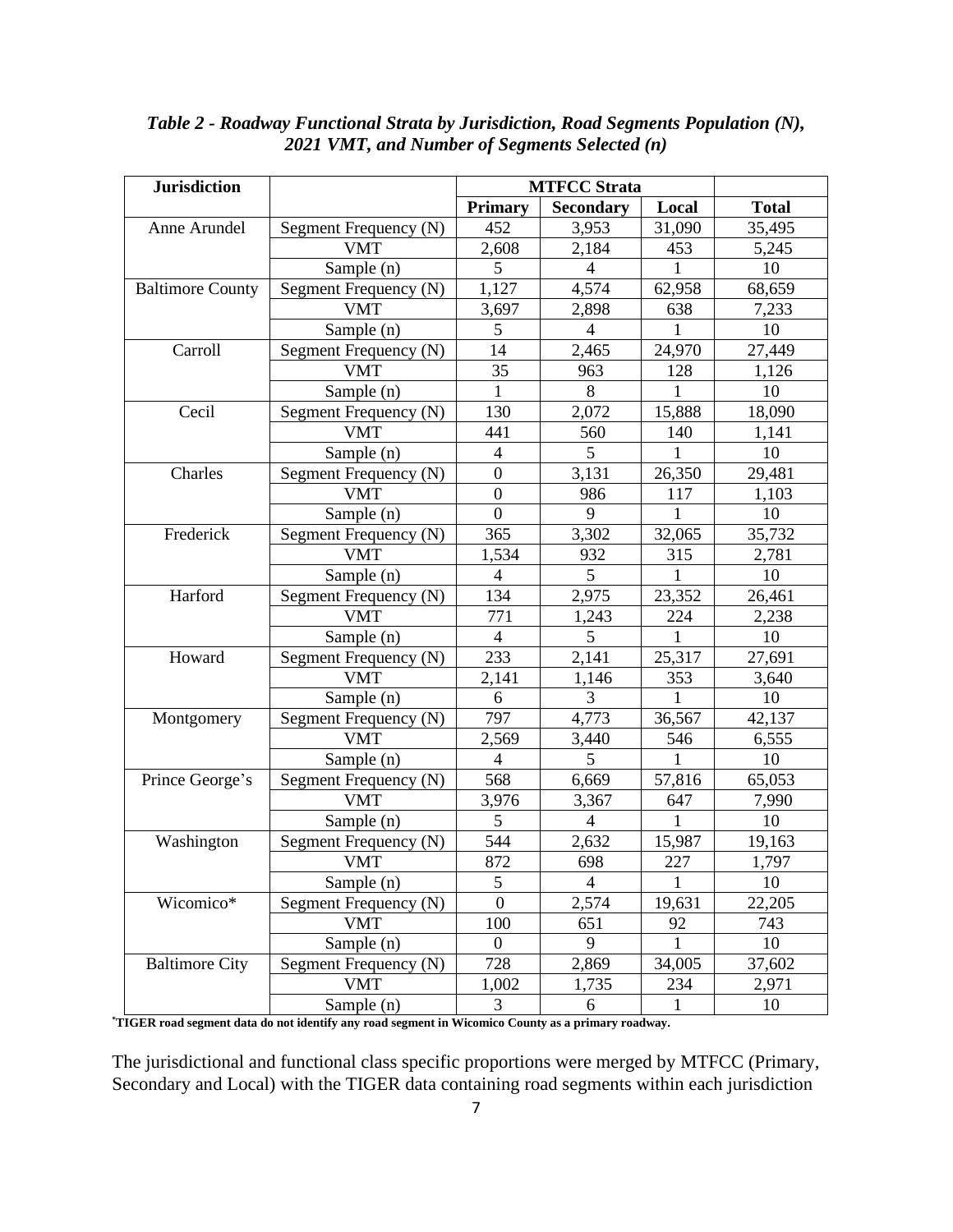and corresponding segment length. The list of eligible road segments in each jurisdiction was then sorted by segment length within MTFCC group to obtain an ordered list. Road segments were selected within each jurisdiction and MTFCC functional class with PPS using length as the MOS. Let  $c = 1,2,...$  C be the jurisdiction strata,  $h = 1,2,...$  H be the MTFCC strata,  $v_{chi}$  be the length for road segment i in stratum h in jurisdiction c, and  $v_{ch} = \sum_{all i in ch} v_{chi}$  be the total length for all road segments in stratum h within jurisdiction  $c$ . Then the road segment inclusion probability is:  $\pi_{chi} = n_{ch} v_{chi}/v_{ch}$ , where  $n_{ch}$  is the sample size for the roadway stratum h that was allocated within jurisdiction c. In Maryland, there were no roadway segments whose MOS was equal to or exceeded  $v_{ch}/n_{ch}$ ; therefore, no roads were selected with certainty. SAS procedure SURVEYSELECT, with MOS and probability vector as described above, was used to obtain the road segment samples with PPS by three-way functional class grouping within each jurisdiction.

#### **Reserve Site Selection**

Maryland also identified reserve data collection sites. These sites were used in the event that a pre-identified site was unavailable due to temporary or permanent circumstances. Reserve road segments consisted of up to five additional road segments per original road segment selected, resulting in a reserve sample of 195 road segments. The reserve segments were also selected with PPS, stratifying by MTFCC within jurisdiction and using segment length as MOS; this was the same approach that was used to select all other roadway segments. Thus, for the purposes of data weighting, the reserve road segment inherited all probabilities of selection and weighting components up to and including the road segment stage of selection from the original road segments actually selected. Probabilities and weights for any subsequent stages of selection (e.g., the sampling of vehicles) were determined by the reserve road segment itself.

Table 3 outlines the survey methodology details used in Maryland in 2021.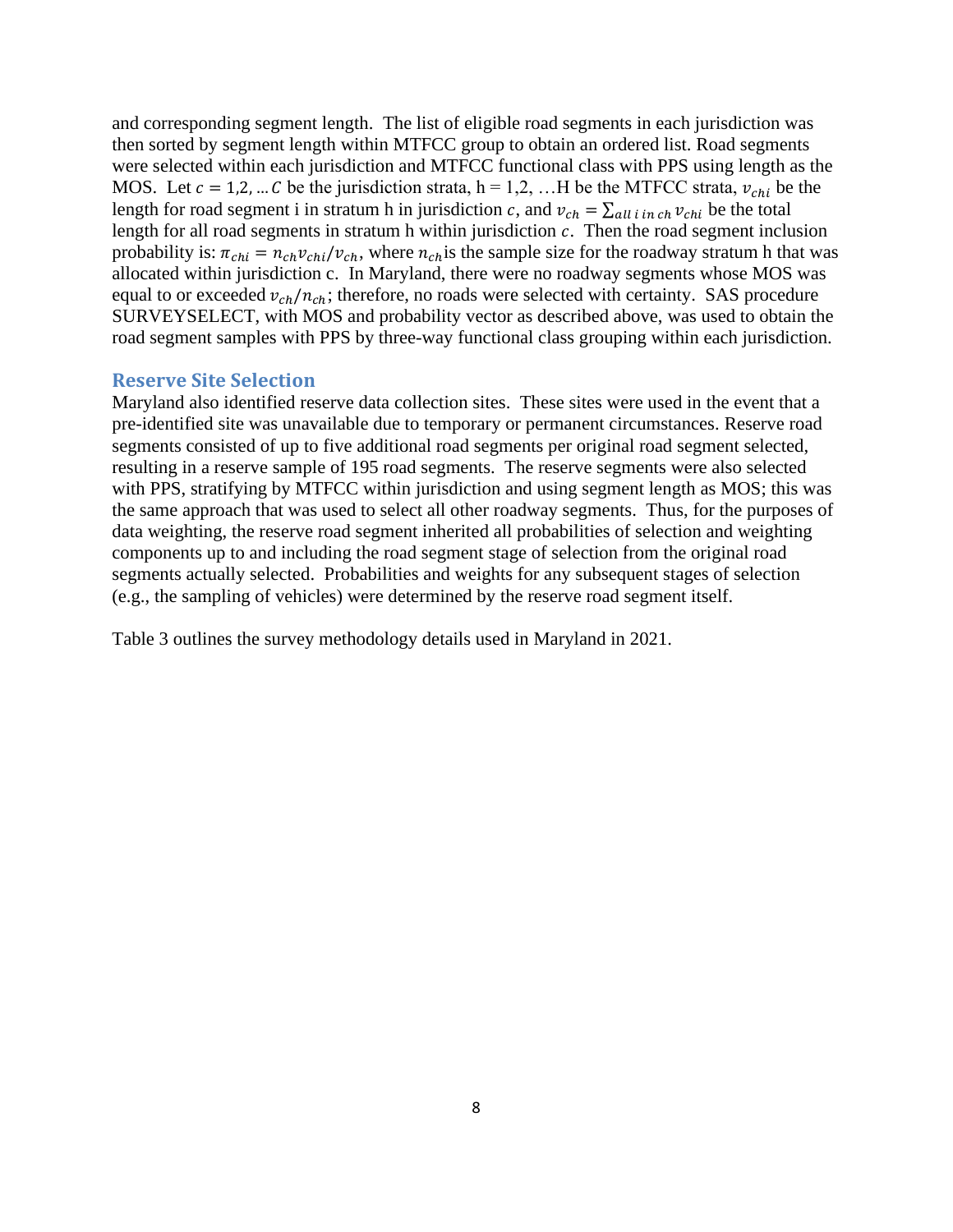| Methodology                          | Multistage Stratified Cluster Design with Probability           |              |              |  |  |  |
|--------------------------------------|-----------------------------------------------------------------|--------------|--------------|--|--|--|
|                                      | Proportional to Size Sampling                                   |              |              |  |  |  |
| Sources of Samples                   | 2021 revised methodology, approved by Maryland Highway          |              |              |  |  |  |
|                                      | Safety Office (MHSO) and NHTSA; 2016 TIGER data                 |              |              |  |  |  |
|                                      | developed by the U.S. Census Bureau based on the MAF/TIGER      |              |              |  |  |  |
|                                      | Feature Class Code (MTFCC)                                      |              |              |  |  |  |
| Geographic Coverage                  | State of Maryland                                               |              |              |  |  |  |
| Site Roadway Classification          | Based on the VMT estimate for each jurisdictional roadway type: |              |              |  |  |  |
|                                      | Primary, Secondary, Local                                       |              |              |  |  |  |
| Number of Sites                      |                                                                 | <b>NHTSA</b> | $Non-$       |  |  |  |
|                                      |                                                                 | Defined      | <b>NHTSA</b> |  |  |  |
|                                      |                                                                 |              | Defined      |  |  |  |
|                                      | Primary                                                         | 46           | 2            |  |  |  |
|                                      | Secondary                                                       | 71           | 22           |  |  |  |
|                                      | Local/City                                                      | 13           | 9            |  |  |  |
|                                      | <b>TOTALS</b>                                                   | 130          | 33           |  |  |  |
| <b>Survey Period</b>                 | June 6, $2021 -$ June 12, $2021$                                |              |              |  |  |  |
| <b>Observation Duration Per Site</b> | <i>Primary:</i> 20-minute survey                                |              |              |  |  |  |
|                                      | Secondary: 40-minute survey                                     |              |              |  |  |  |
|                                      | Local/City: 60-minute survey                                    |              |              |  |  |  |
| Sample Size                          | 39,847 vehicles                                                 |              |              |  |  |  |

#### *Table 3 - Methodology Summary Chart*

#### **Sampling Weights**

The following is a summary of the notation used in this section:

- *c* Subscript for jurisdiction (PSU)
- *h* Subscript for road segment strata
- *i* Subscript for road segment
- *j* Subscript for time segment
- *k* Subscript for road direction
- *l* Subscript for lane
- *m* Subscript for vehicle
- *n* Subscript for front seat occupant

Under this stratified multistage sample design, the inclusion probability for each observed vehicle was the product of selection probabilities at all stages:  $\pi_c$  for jurisdiction,  $\pi_{hi|c}$  for road segment,  $\pi_{j|chi}$  for time segment,  $\pi_{k|chi}$  for direction,  $\pi_{l|chi}$  for lane, and  $\pi_{m|chij}$  for vehicle. The overall vehicle inclusion probability was:

 $\pi_{chijklm} = \pi_c \pi_{hi|c} \pi_{j|chi} \pi_{k|chij} \pi_{l|chij} \pi_{m|chijl}.$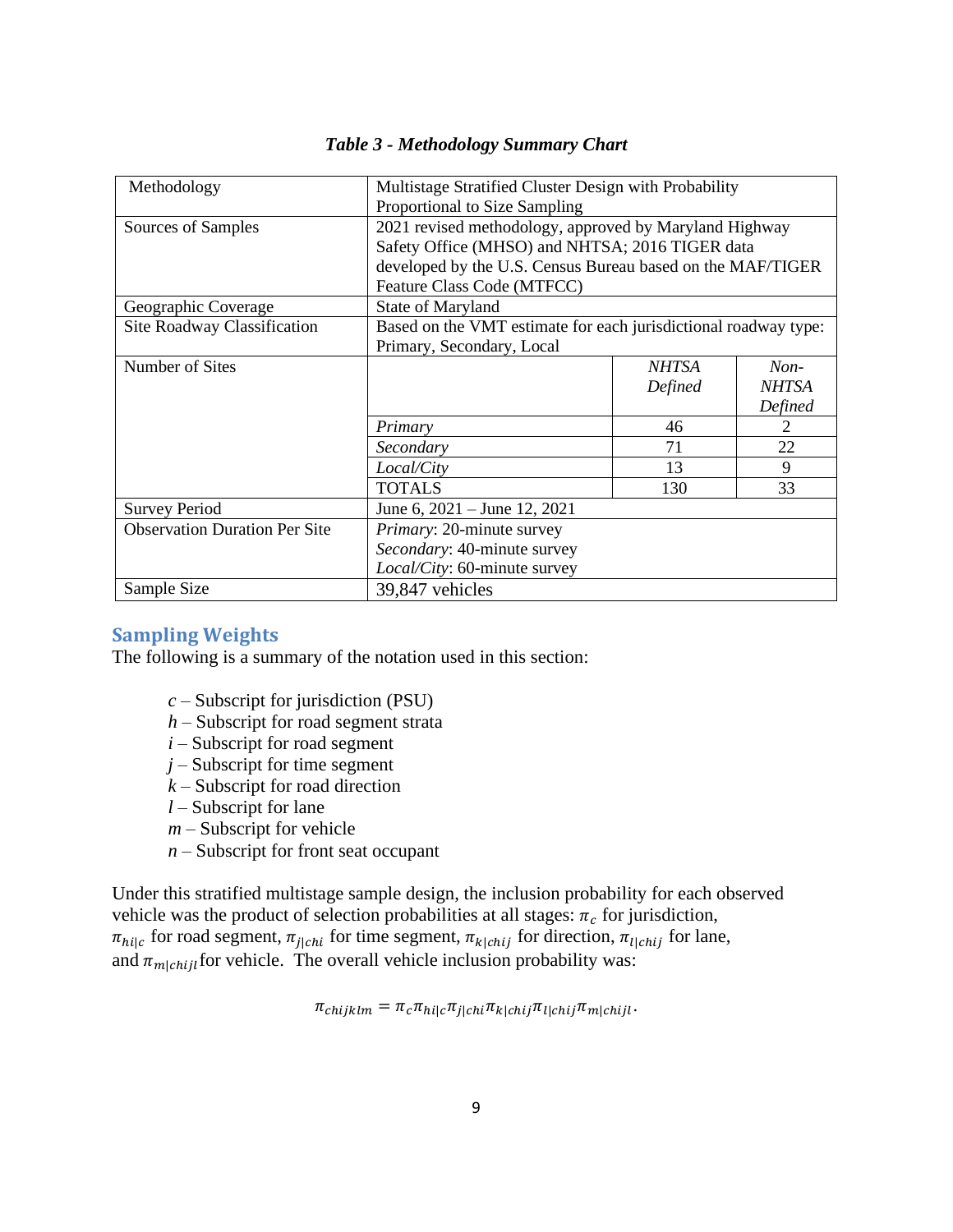The sampling weight (design weight) for vehicle *m* was:

$$
w_{chijklm} = \frac{1}{\pi_{chijklm}}
$$

#### **Non-response Adjustment**

Given the data collection protocol described in this plan, including the provision for the use of alternate observation sites, road segments with nonzero eligible volume and yet zero observations conducted should be a rare event. Nevertheless, if eligible vehicles passed an eligible site or an alternate eligible site during the observation time but no usable data were collected for some reason, then this site was considered as a "non-responding site." The weight for a non-responding site was distributed over other sites in the same road type in the same PSU.

Let:

 $\pi_{chi} = \pi_c \pi_{hi|c}$ 

be the road segment selection probability, and

$$
w_{chi} = \frac{1}{\pi_{chi}}
$$

be the road segment weight. The non-responding site non-response adjustment factor

$$
f_{ch} = \frac{\sum_{all \ i} w_{chi}}{\sum_{responding \ i} w_{chi}}
$$

would be multiplied by all weights of non-missing road segments of the same road type in the same jurisdiction and the missing road segments would be dropped from the analysis file. However, if no vehicles passed the site during the selected observation time (either 20, 40 or 60 minutes), then this site was simply an empty block; the site would not be considered as a nonresponding site and would not require non-response adjustment.

#### **Estimators**

Noting that all front seat occupants were observed, let the driver/passenger seat belt use status be:

$$
y_{chijklmn} = \begin{cases} 1, & if \text{ belt used} \\ 0, & otherwise \end{cases}.
$$

VMT data were available for Maryland jurisdictions at the functional class level. Hence, the seat belt use rate estimator was a ratio estimator with VMT weights:

$$
p_{VMT} = \frac{\sum_{c} \sum_{h} VMT_{ch}p_{chi}}{\sum_{c} \sum_{h} VMT_{ch}}.
$$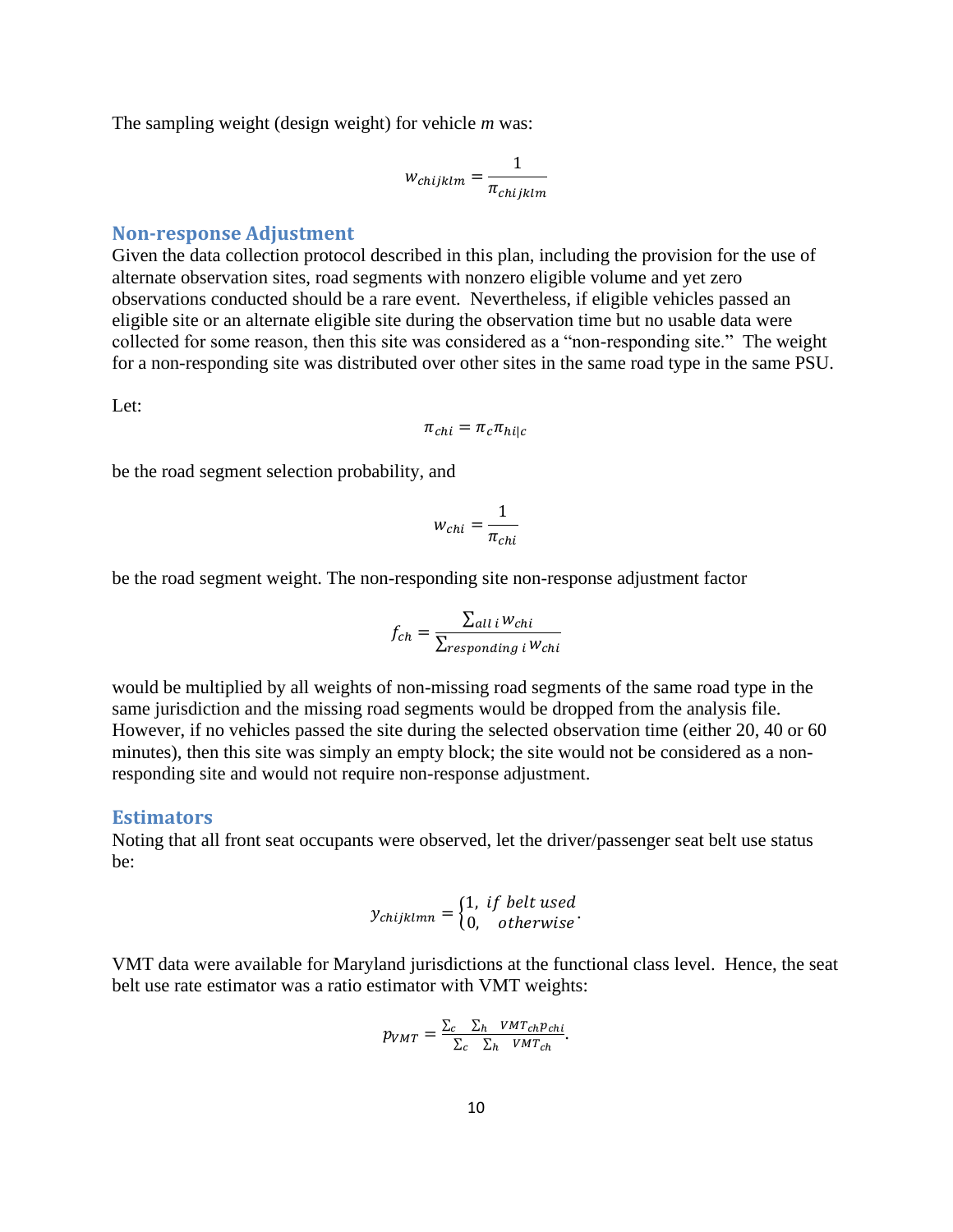Here *VMTch* is the VMT for functional class h in jurisdiction c. Assuming that all vehicles observed at the same road segment i have equal probability for being selected, then the road segment level seat belt use rate *pchi* can be reduced to the following:

$$
p_{chi} = \frac{\sum_{all \ i \ in \ ch \ Wchi\ chi} y_{chi \ k l m n}}{\sum_{all \ i \ in \ chi} w_{chi}}.
$$

where  $w_{chi}$  is the road segment selection weight.

#### **Sample Size**

A standard error of less than 2.5% for the seat belt use estimates is required by NHTSA Uniform Criteria. From 1999-2011, Maryland conducted the Annual Seat Belt Use Study and historically obtained standard errors well below this threshold (e.g., 0.4%, 0.4% and 0.5% in the most recent three years) via observed sample sizes of approximately 58,000-73,000 motor vehicle front seat occupants. These observed sample sizes were obtained from previous sample designs using 12 jurisdictions and 1-16 road segments per jurisdiction. The roadway set was revised in 2012, and again five years later in 2017, as required by the Uniform Criteria. From 2012 to 2017, the average annual number of observed occupants with known seat belt use hovered just below 50,000, with an average standard error of 0.6%. In 2020, despite the complications offered by the COVID-19 pandemic, 48,832 front seat occupants with known belt use were observed with a standard error of 0.7%. Thus, the sample size with known belt use for the 2021 seat belt use survey sample was projected to be approximately 45,000 to 50,000 occupants.

#### <span id="page-10-0"></span>**Data Collection**

#### **Data Collection Team Training and Quality Control**

As described in the FFY2021 grant application to the MHSO, the NSC was planning to conduct the training as had been done in previous years. However, in February 2021, the NSC was informed by MHSO that "*the MHSO will assume training and quality control responsibilities for Maryland's seatbelt survey. The MHSO would like for NSC to coordinate the annual certification of our seat belt survey results and to coordinate site selection for FFY 2022. Staff from the NSC are more than welcome to attend training sessions or quality control checks."* To facilitate this change, the NSC developed a "train the trainer" manual and power point presentation and conducted a training session for the MHSO staff. Later, the NSC attended the on-line and inperson training sessions of the Data Collection Teams that were conducted by the MHSO, offering input when appropriate. The NSC was also preparing to conduct quality control site visits; however, after much discussion, the MHSO decided prior to the start of the observations that QC checks would be conducted by in-house staff only. It was agreed that the QC forms would be sent to the NSC for review upon the completion of the site visit.

#### **Data Collection Agent**

The MHSO hired the same contractor as in 2020 to conduct the data collection in an accurate, timely, and efficient manner. That contractor, known as the Data Collection Agent (DCA), was responsible for: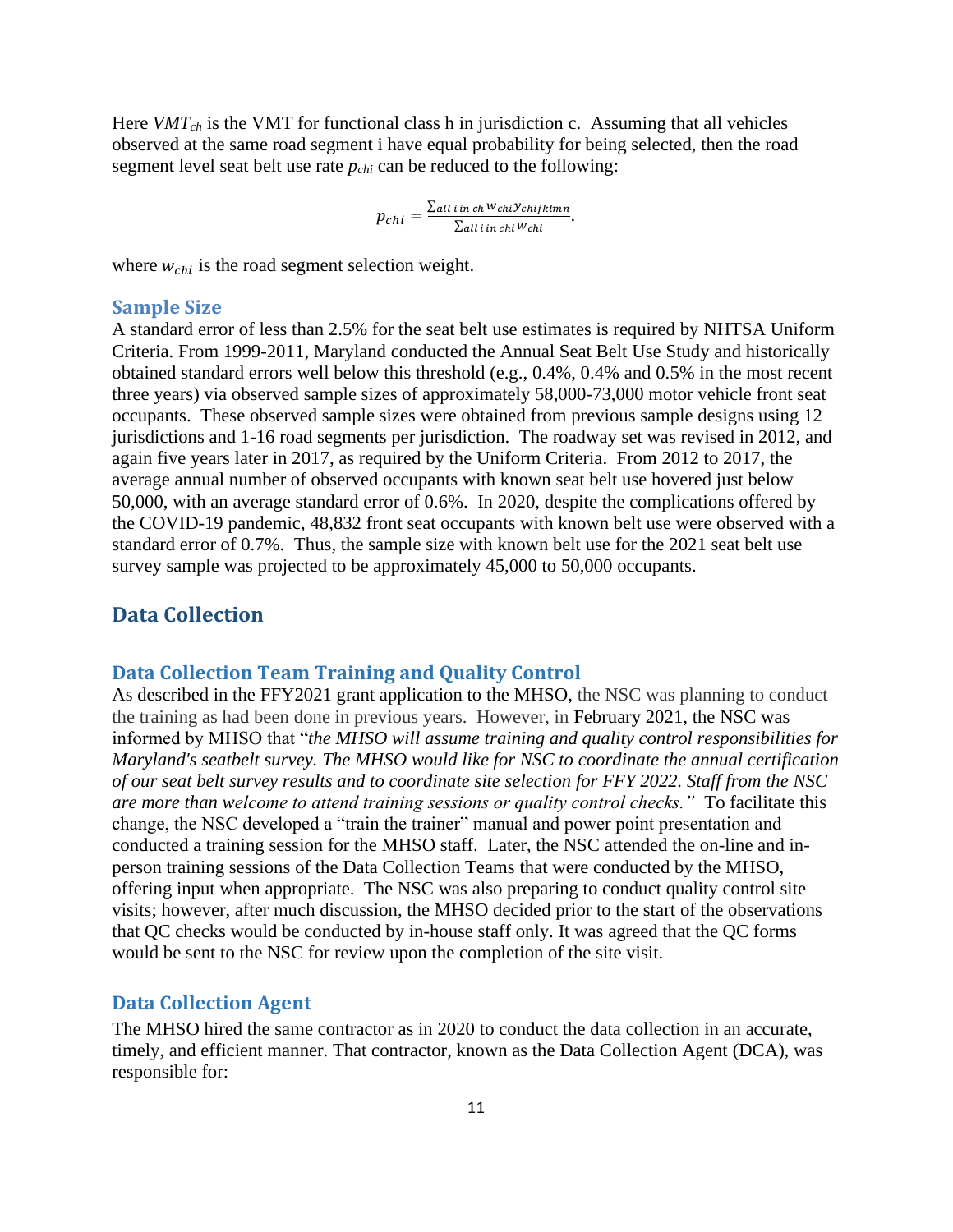- hiring and retaining observers for the duration of the survey period;
- observing and recording seat belt use data at 130 designated seat belt observation sites;
- collecting the resulting data and submitting the data to the MHSO or its designated data analysis partner (the NSC); and
- responding to any questions from the MHSO or NHTSA concerning the hiring, observation, and reporting processes.

#### **Data Collection Teams**

Each Data Collection Team (DCT) was comprised of a Data Observer and a Data Recorder. The Data Observer was responsible for observing the flow of traffic and spotting, or calling out, vehicle seat belt observation information. The Data Recorder was responsible for documenting and recording the data as observed on the Maryland Seat Belt Observation Form. Observation at each site was conducted by a complete DCT consisting of both members.

#### **Data Collection Lanes**

Before starting the actual data collection at a particular site or Observation Post, the DCT determined, through observation, the traffic flow and number of lanes that could be observed without error. The Data Observer observed, at a minimum, the right-most lane on the roadway. If traffic was light enough to survey an additional lane(s), the team may have done so, provided that 100% of the traffic in the observed lanes was recorded for the duration of the survey at that site. Each DCT was requested to observe more than one lane when possible; in previous years, observation of a single lane at some sites led to small sample sizes.

Only one direction of traffic was observed at any given site unless otherwise noted on the Site Assignment Sheet (pre-determined roads may have required observation in both directions of travel). The direction of travel was predetermined and identified on the Site Assignment Sheet. If an intersection contained a turning lane, the DCT was instructed to strategically move its location so that the traffic in the turning lane could be included in the count. Should the site not allow for the collection team to move due to safety concerns, the DCT observed both the turn lane and the next right-most lane.

#### **Vehicles and Occupants**

Directions given to the DCT to observe belt usage included:

- Stand on the right-hand curb or roadside of the selected roadway as directed on the Site Assignment Sheet
- Face the assigned direction of traffic
- Never stand in any traffic lane
- Look for the vehicle "B-pillar," integrated seat belt or seat back mount to determine if the belt is being utilized.

All passenger vehicles with a gross vehicle weight up to 10,000 pounds were observed in the survey. The target population included all drivers and right front seat passengers.

The only right front seat occupants excluded from this study were child passengers who were traveling in child passenger safety seats with harness straps. If a child in the right front seat was in a child passenger safety seat, the DCT did not record anything, treating the observation as if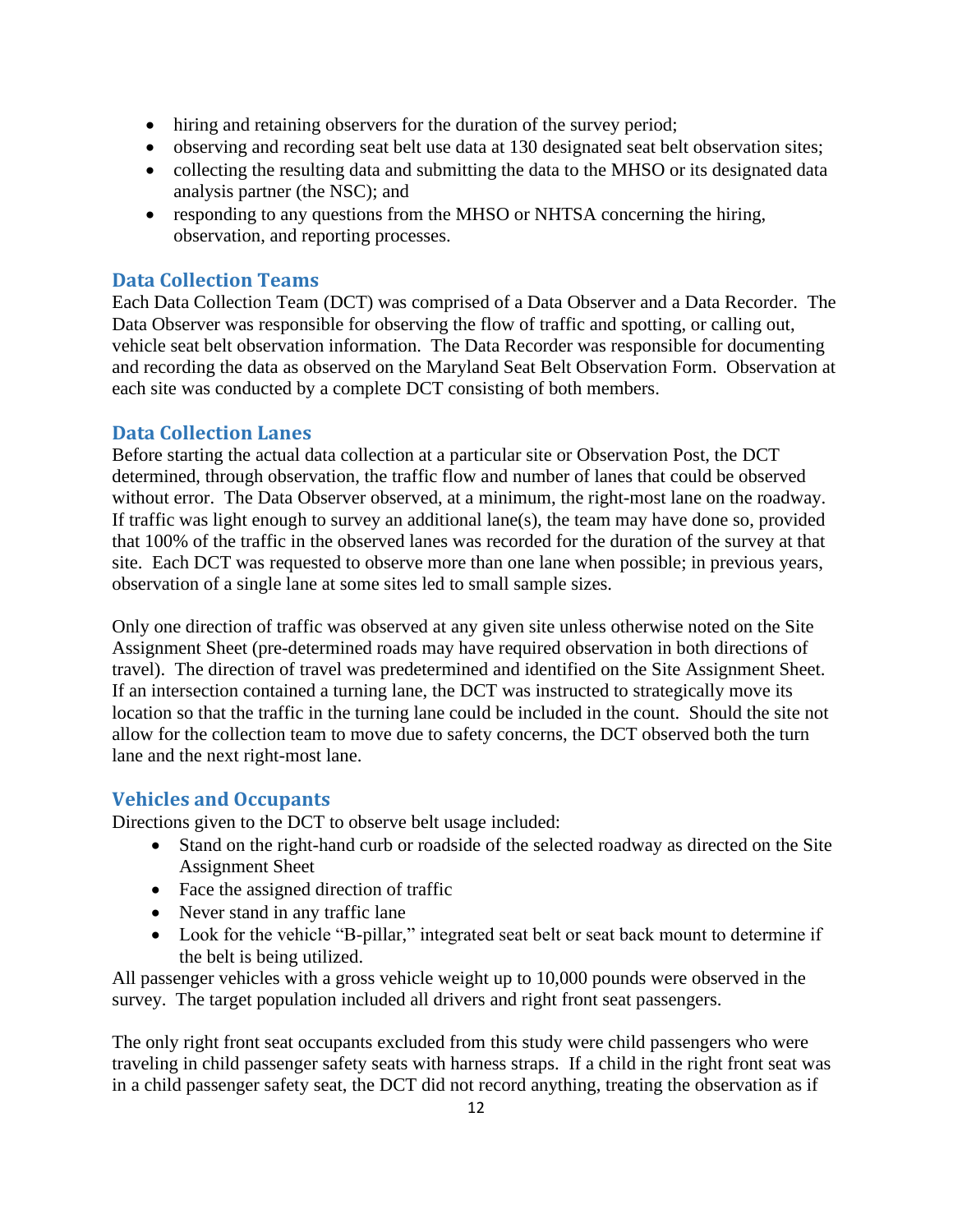that seat was empty. If there was more than one front seat passenger, only the driver and the outboard passenger seating positions were observed.

If the vehicle was equipped with shoulder belts, but they appeared to be improperly used, the person was considered to be NOT belted.

#### **Unknowns**

Maryland developed a structure for the inclusion of unknowns in its observation counts. Data Observers and Recorders were instructed to report known belt use only if they were absolutely sure that the occupant was or was not wearing his/her seat belt; otherwise, belt use was to be reported as unknown. Unknowns included any individual in the front seat of a motor vehicle who could not be identified as being properly or improperly restrained.

Classic cars were counted only if the DCT could directly observe the use of a lap belt, as these vehicles were manufactured prior to the legislative mandate requiring vehicles to have both lap and shoulder belt harness systems. If the lap belt could not be seen, these vehicles were excluded and not documented as unknowns.

#### **Site Locations**

Maps displaying the locations of all observation sites were provided to each DCT and Quality Control (QC) Monitor on Site Assignment Sheets. Each jurisdiction had a Site Assignment Sheet with an overview of all sites within that set. Site Assignment Sheets indicated the observed road name, the crossroad included within the road segment (or nearest crossroad), assigned date, assigned time, and written directions. A detailed map was included for the observation teams, marking the Observation Post and the direction of traffic to be observed. In addition, each DCT was provided with XY coordinates indicating where to stand to conduct the observations.

Sites within relatively close geographic proximity were assigned as data collection clusters (Site Set). The first site within each cluster was assigned a random day and time for completion. All other sites within a cluster were then assigned to the same day to minimize travel costs.

Pre-Survey Site Modifications / Changes:

- Citing safety concerns, the DCA Requested that certain Baltimore City, Howard County, and Wicomico County sites be modified or changed. With the approval of NHTSA and MHSO, a meeting with both MHSO and the DCA resulted in the following changes:
	- Baltimore City Site A-A, I-895 North at Frankfurst Ave and the Toll Plaza Building, was still under construction in 2021. Therefore, the reserved road segment site used in 2020 was used again in 2021.
	- New locations from the reserve segments were selected for Baltimore City (A-C, A-D, B-B and B-C) and Howard County (B-E).
	- Observation locations were shifted for Baltimore City (A-B, A-E), Howard County (A-D, B-D), and Wicomico County (A-B, A-D).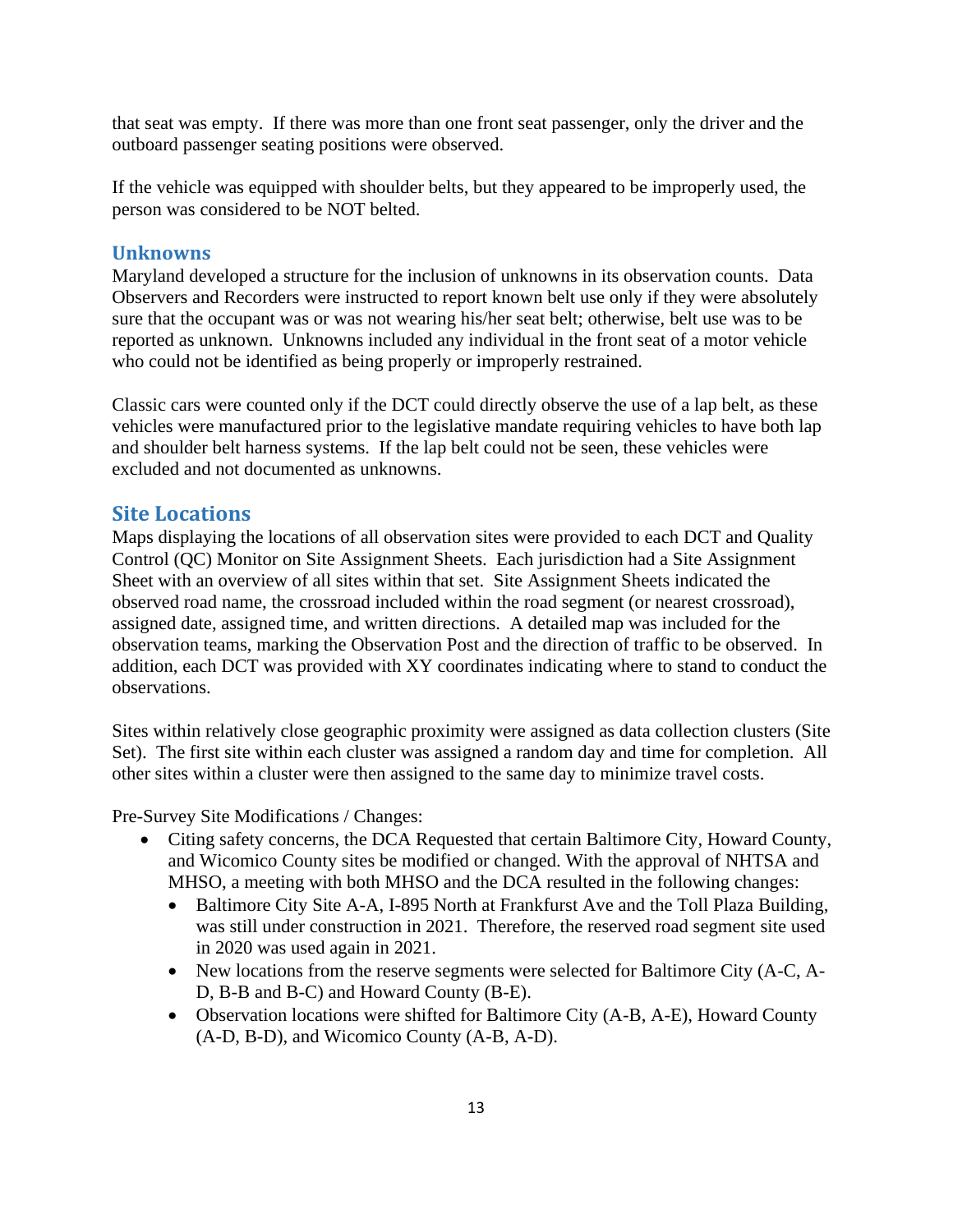#### **Scheduling and Rescheduling**

All seat belt observations were conducted during daylight hours. The schedule included rush hour (before 9:30 AM, after 3:30 PM) and non-rush hour observation times. It was anticipated that fewer than 60 minutes of observation would provide sufficient sample sizes for highways and arterial roads. Thus, data collection was conducted for 20 minutes (Primary), 40 minutes (Secondary), or 60 minutes (Local) at each site, depending on road classification. Multiple sites were scheduled each day. In 2021, the MHSO authorized the observations to be conducted Sunday through Saturday, as opposed to Monday through Sunday, which had been the schedule during each of the previous four years. There were a few occasions where the teams were delayed in their start times due to circumstances beyond their control, such as increased traffic.

#### **Data Collection Forms**

#### **Observation Form Cover Sheet**

The Observation Form Cover Sheet was designed to allow for documentation of descriptive site information, such as date, site location, jurisdiction, start and end times for observation, weather conditions, and more. The Cover Sheet was completed by the DCT at each site before data collection began.

#### **Data Collection Sheet(s)**

Scantron Data Collection Sheet(s) were used to record seat belt use by drivers and right front seat passengers, and hand-held cell use by drivers for up to 100 vehicles per sheet. Multiple sheets were used for each site if needed.

#### **Observation Form Summary Sheet**

The Observation Summary Sheet was used to certify complete and accurate data submission by the DCA as well as to document any comments or concerns related to the site.

#### **Quality Control**

As stated earlier, the MHSO made the decision that QC checks would be conducted by in-house staff only and the QC forms would be sent to the NSC for review upon the completion of the site visit. During these visits, the QC Monitors used standardized forms to document and evaluate Maryland's process. On one form, the QC monitor indicated that he allowed the DCT to conduct the survey north of the selected intersection, as it was a safer location and involved the same traffic. On another occasion, it was noted that a site was particularly difficult due to the height of the bridge, the lighting, and the speed of the traffic and probably should not be used again. In response to another QC check, the NSC asked that the teams be reminded that observers may observe additional lanes provided they are able to capture 100% of the vehicles in those lanes.

#### **Data Entry**

The DCTs inserted all completed data collection forms into the provided Jurisdiction/Site Set envelope and submitted it to the DCA. The DCA forwarded the envelopes to the NSC (designated analysis partner) upon completion of all observations, where (1) formal data entry and QC processes were outlined and (2) databases were designed for the capture of both summary figures and individual record-level data. Trained NSC staff members scanned the Scantron data collection sheets, noting any QC concerns.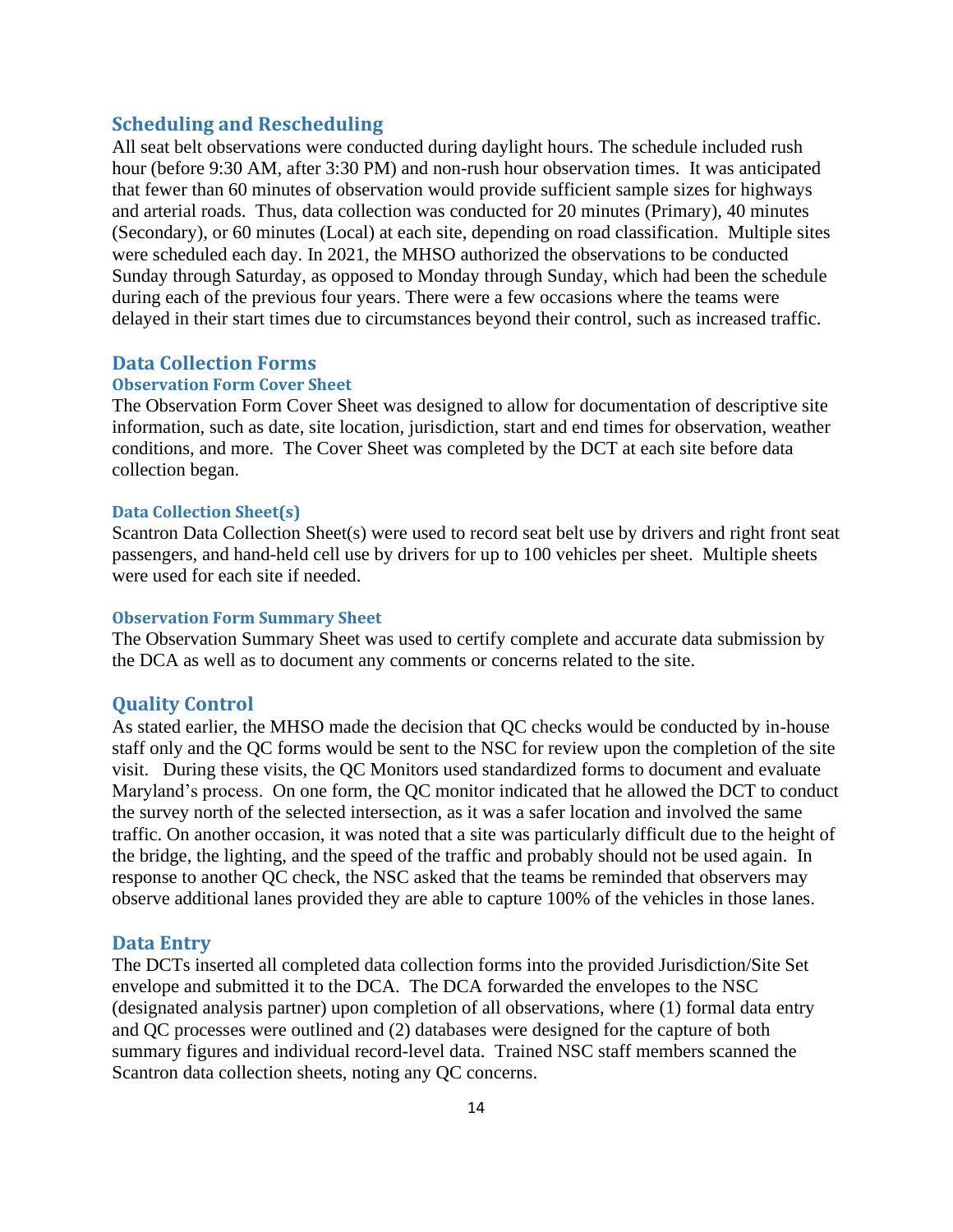#### <span id="page-14-0"></span>**Results**

#### <span id="page-14-1"></span>**NHTSA Sites – Occupants**

A total of 39,847 motor vehicles (i.e., passenger cars, sport utility vehicles (SUVs), and pick-up trucks) with 49,447 front seat occupants were observed within the 13 sampled jurisdictions (Figure 1). These totals represented decreases of 5.2% in the number of motor vehicles and 5.7% in the number of front seat occupants observed in the 2020 survey, mostly due to the observation of fewer lanes at several sites. Known seat belt use was ascertained for 46,717 (94.5%) of the occupants, of whom 37,261 (79.8%) were drivers and 9,456 (20.2%) were right front seat passengers.



*Figure 1 – Study Population Flowchart of Vehicle and Occupant Observations*

Of the 46,717 drivers and right front seat passengers with known seat belt usage, 40,480 (86.6%) were occupants of passenger cars or SUVs and 6,237 (13.4%) were occupants of pick-up trucks. Most of the 46,717 occupants were observed on arterial Secondary roads (n=25,123, 53.8%) as opposed to Interstate/Primary roadways (n=18,907, 40.5%) or Local roads (n=2,687, 5.7%). This differential was expected, as 71 (55%) of the observed sites were located on Secondary roadways.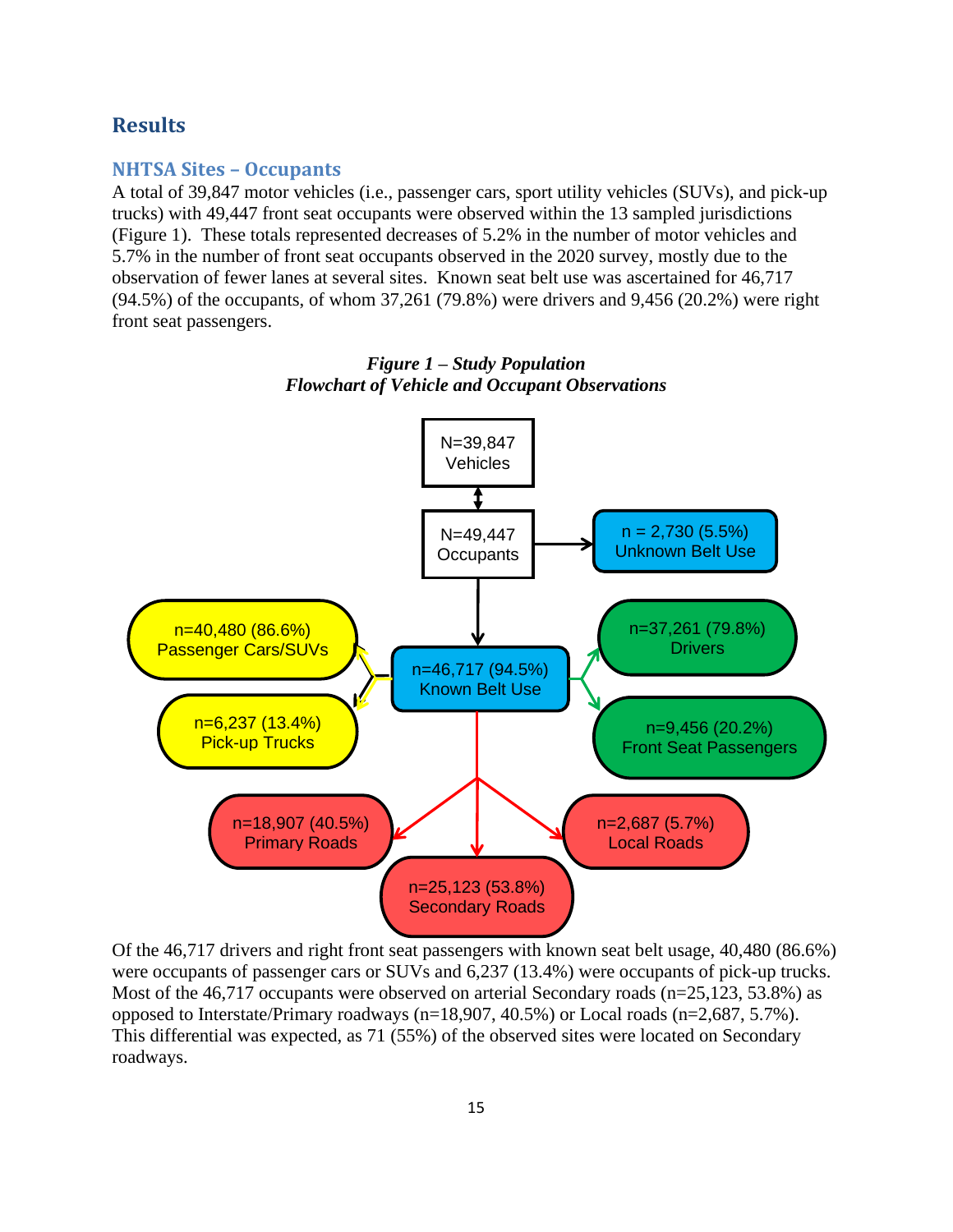Data collection by jurisdiction (Table 4) indicated that the largest number of occupants were observed in Howard County (n=5,822) and the fewest were observed in Charles County (n=2,370). The average number of occupants observed per jurisdiction with known seat belt usage was 3,594.

| <b>Jurisdiction</b>   | <b>Number</b><br><b>Observed</b> |
|-----------------------|----------------------------------|
| Howard                | 5,822                            |
| Montgomery            | 4,810                            |
| Harford               | 4,800                            |
| Anne Arundel          | 4,299                            |
| <b>Baltimore Co</b>   | 3,760                            |
| Washington            | 3,470                            |
| Frederick             | 3,319                            |
| Carroll               | 2,989                            |
| Wicomico              | 2,934                            |
| Cecil                 | 2,800                            |
| <b>Baltimore City</b> | 2,719                            |
| Prince George's       | 2,625                            |
| Charles               | 2,370                            |

#### *Table 4 – Number of Front Seat Occupants Observed With Known Seat Belt Use by NHTSA-Surveyed Jurisdiction of Maryland*

#### <span id="page-15-0"></span>**NHTSA Sites – Weighted Analysis**

The overall seat belt usage rate among the 13 sampled jurisdictions for all drivers and right front seat passengers, weighted by probability of roadway selection and jurisdictional roadway specific VMT, was 91.4% (Table 5, Figure 2). Weighted usage rates were higher for occupants of passenger cars or SUVs (92.3%) than for occupants of pick-up trucks (86.0%). The overall weighted standard error rate of 0.6% was well below the 2.5% threshold required by NHTSA, yielding a 95% confidence interval of 90.2% to 92.6% for the combined usage rate. Relative to the data collected for passenger cars, the standard error rate for pick-up trucks was much higher (1.3% vs. 0.5%) but was still below the 2.5% NHTSA limit.

Vehicle occupants were more likely to use seat belts on Interstate/Primary roadways as opposed to Secondary roads and Local roads. Approximately 93.7% of drivers and passengers observed on Primary roadways were belted. This proportion fell to 90.6% on Secondary roads and 84.8% on Local roads. Front seat occupants of passenger cars or SUVs had higher rates than corresponding occupants of pick-up trucks on Primary roads (94.2% vs. 88.5%, respectively), Secondary roads (91.5% vs. 86.3%), and Local roads (87.8% vs. 72.8%).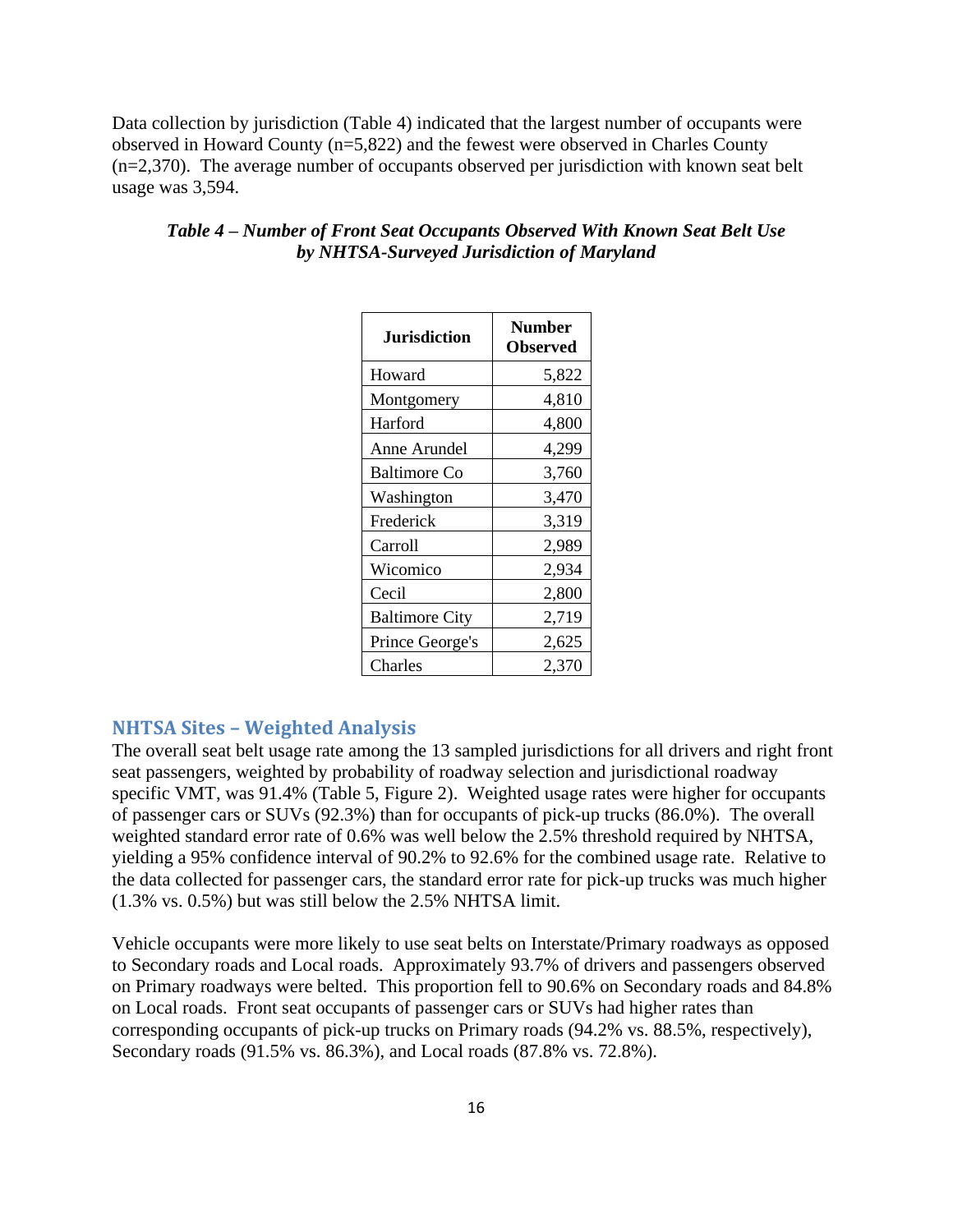| <b>All Vehicles</b>                                                                                                        |             |                             |                |                       |                              |  |  |  |
|----------------------------------------------------------------------------------------------------------------------------|-------------|-----------------------------|----------------|-----------------------|------------------------------|--|--|--|
|                                                                                                                            |             |                             |                |                       | 95% CI                       |  |  |  |
|                                                                                                                            | N           | <b>Usage</b><br>Rate<br>(%) | SE(%)          | Lower<br>Limit<br>(%) | <b>Upper</b><br>Limit<br>(%) |  |  |  |
| <b>All Roadways</b>                                                                                                        | 46,717      | 91.4                        | 0.6            | 90.2                  | 92.6                         |  |  |  |
| <b>Primary Roads</b>                                                                                                       | 18,907      | 93.7                        | 0.6            | 92.5                  | 94.9                         |  |  |  |
| <b>Secondary Roads</b>                                                                                                     | 25,123      | 90.6                        | 0.6            | 89.4                  | 91.8                         |  |  |  |
| <b>Local Roads*</b>                                                                                                        | 2,687       | 84.8                        | $\overline{0}$ | N/A                   | N/A                          |  |  |  |
|                                                                                                                            |             | <b>Passenger Cars/SUVs</b>  |                |                       |                              |  |  |  |
|                                                                                                                            |             |                             |                |                       | 95% CI                       |  |  |  |
|                                                                                                                            | $\mathbf N$ | <b>Usage</b><br>Rate<br>(%) | SE(%)          | Lower<br>Limit<br>(%) | <b>Upper</b><br>Limit<br>(%) |  |  |  |
| <b>All Roadways</b>                                                                                                        | 40,480      | 92.3                        | 0.5            | 91.3                  | 93.3                         |  |  |  |
| <b>Primary Roads</b>                                                                                                       | 16,858      | 94.2                        | 0.5            | 93.2                  | 95.2                         |  |  |  |
| <b>Secondary Roads</b>                                                                                                     | 21,293      | 91.5                        | 0.6            | 90.3                  | 92.7                         |  |  |  |
| Local Roads*                                                                                                               | 2,329       | 87.8                        | 0.0            | N/A                   | N/A                          |  |  |  |
|                                                                                                                            |             | <b>Pick-up Trucks</b>       |                |                       |                              |  |  |  |
|                                                                                                                            |             |                             |                |                       | 95% CI                       |  |  |  |
|                                                                                                                            | $\mathbf N$ | <b>Usage</b><br>Rate<br>(%) | SE(%)          | Lower<br>Limit<br>(%) | <b>Upper</b><br>Limit<br>(%) |  |  |  |
| <b>All Roadways</b>                                                                                                        | 6,237       | 86.0                        | 1.3            | 83.5                  | 88.5                         |  |  |  |
| <b>Primary Roads</b>                                                                                                       | 2,049       | 88.5                        | 1.5            | 85.6                  | 91.4                         |  |  |  |
| <b>Secondary Roads</b>                                                                                                     | 3,830       | 86.3                        | 1.3            | 83.8                  | 88.8                         |  |  |  |
| <b>Local Roads*</b>                                                                                                        | 358         | 72.8                        | 0.0            | N/A                   | N/A                          |  |  |  |
| *Standard Error = 0% because no more than 1 Local Road was observed per jurisdiction, thus no variability<br>was measured. |             |                             |                |                       |                              |  |  |  |

*Table 5 – 2021 Weighted Usage Rates in NHTSA-Surveyed Jurisdictions of Maryland Overall, by Vehicle Type and by Roadway All Front Seat Occupants Combined With Known Seat Belt Use*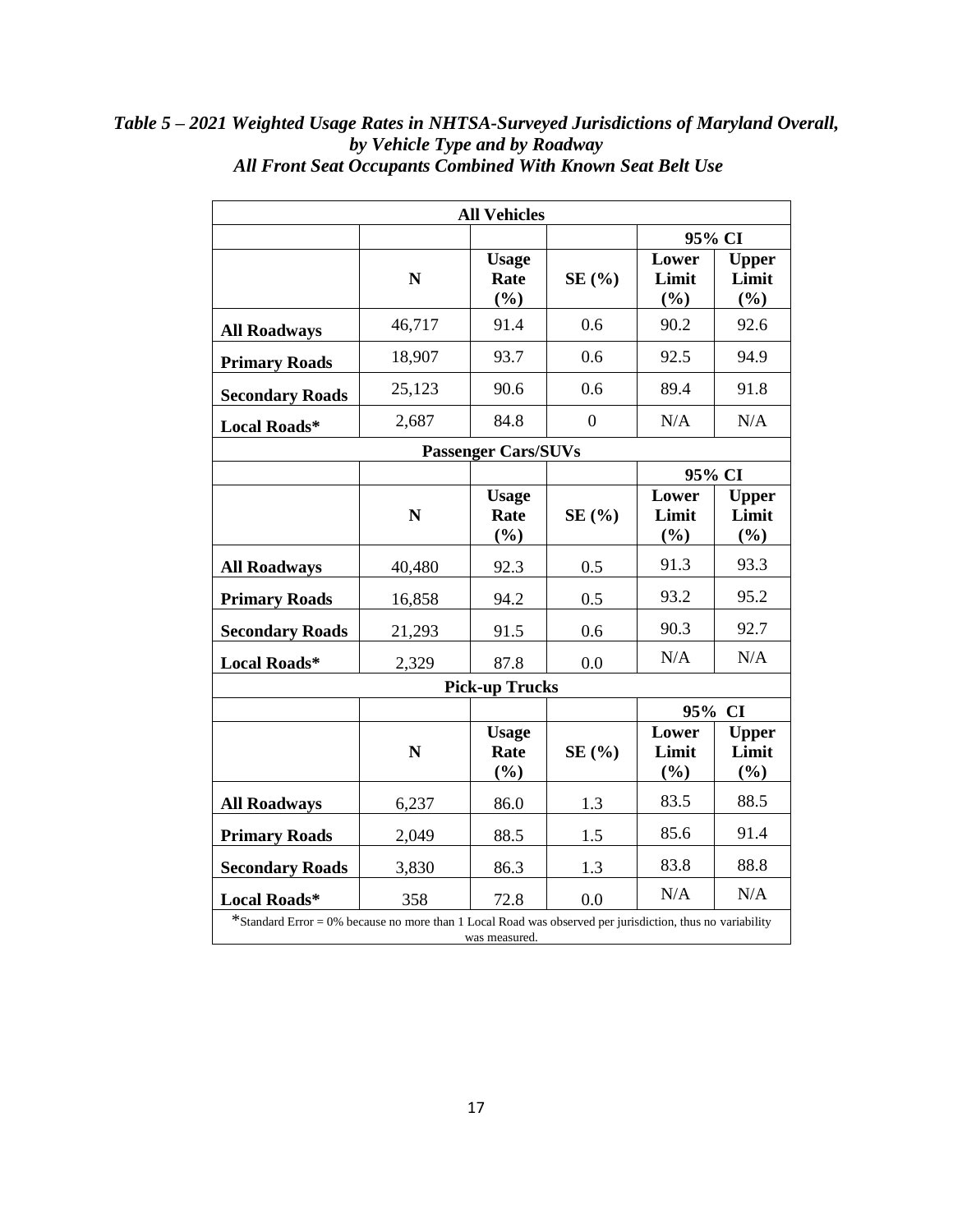*Figure 2 - Usage Rate by Vehicle Type and Roadway Following Adjustment for Probability of Road Segment Selection and Vehicle Miles Traveled (VMT)*



The 2021 Maryland weighted seat belt usage rate increased by 1.5 percentage points over the previous year (Table 6 and Figures 3 and 4). Relevant to 2020, higher seat belt usage rates in 2021 were prevalent across the board, i.e., for passenger cars/SUVs (+1.4), pick-up trucks (+1.0), Primary roadways (+1.9), Secondary roadways (+1.0), and Local roadways (+4.2). An examination of usage rates over the most recent two-year period indicated that pick-up trucks experienced the largest increase (+2.4) and Local roadways experienced the only decrease (-3.0) since 2019.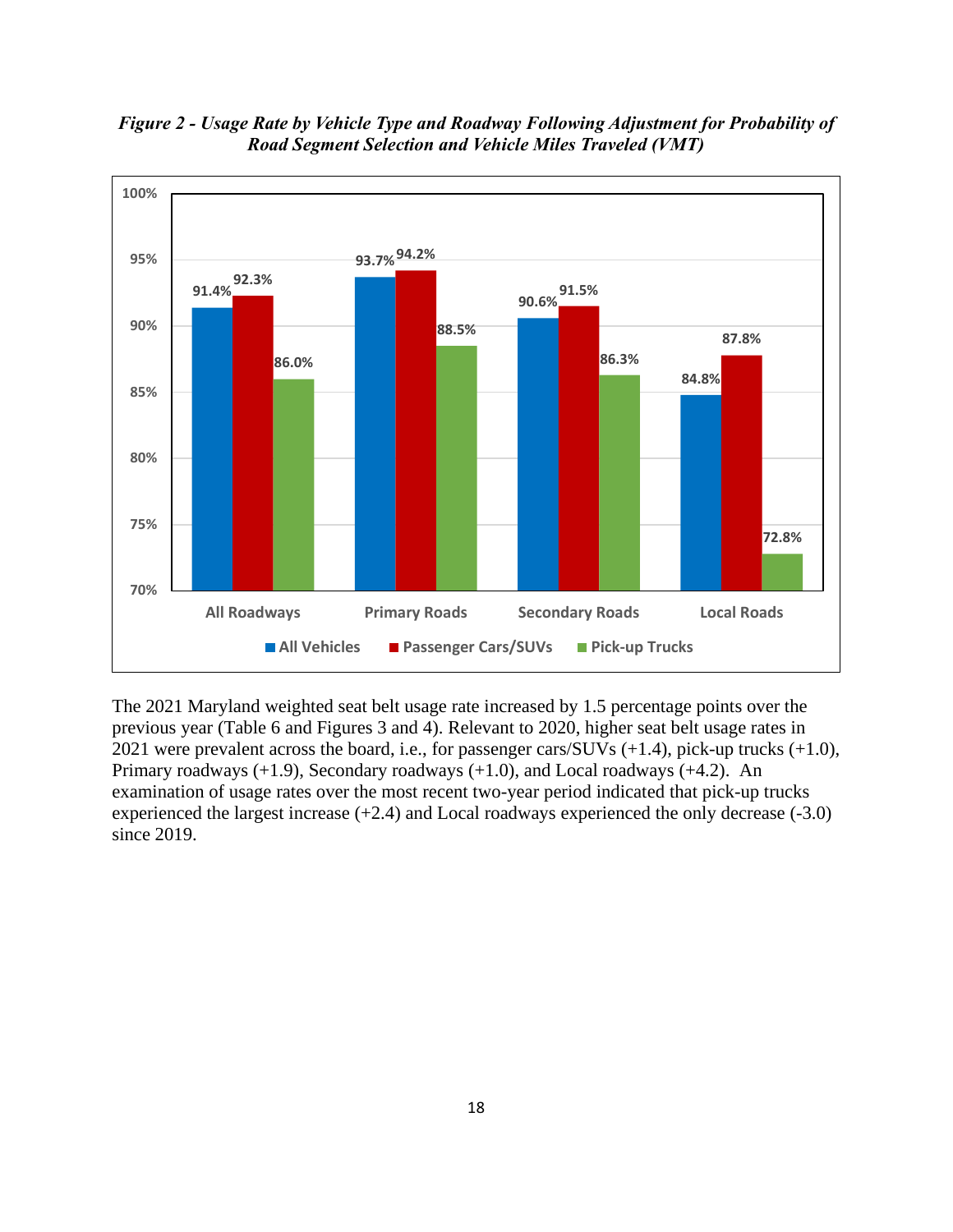**2019 2020 2021 Change in Rate 2020-2021 Change in Rate 2019-2021 All Vehicles**  $\begin{array}{|c|c|c|c|c|} \hline 90.4\% & 89.9\% & 91.4\% & +1.5\% & +1.0\% \hline \end{array}$ **Cars/SUVs** 91.3% 90.9% 92.3% +1.4% +1.0% **Trucks** 83.6% 85.0% 86.0% +1.0% +2.4% **Primary Roads** 91.6% 91.8% 93.7% +1.9% +2.1% **Secondary Roads** 89.6% 89.6% 90.6% +1.0% +1.0% +1.0% **Local Roads** 87.8% 80.6% 84.8% +4.2% -3.0%

*Table 6- Change From 2019 to 2021 in Weighted Seat Belt Usage by Vehicle Type & Roadway*

 *Figure 3 - Comparison from 2019 to 2021 of Weighted Seat Belt Usage Rates by Vehicle Type* 



Table 7 contains a list of weighted belt use and standard error rates by jurisdiction for all vehicles combined. Eight (61.5%) of the 13 jurisdictions had seat belt usage rates of at least 90%. The highest seat belt usage rates were found in Harford County (95.5%), Montgomery County (95.1%) and Baltimore City (94.7%), while Carroll (87.6%), Washington (87.4%) and Wicomico (83.0%) counties had the three lowest rates. Jurisdictional standard error rates ranged from a low of 0.1% in Harford County to a high of 1.1% in Wicomico County.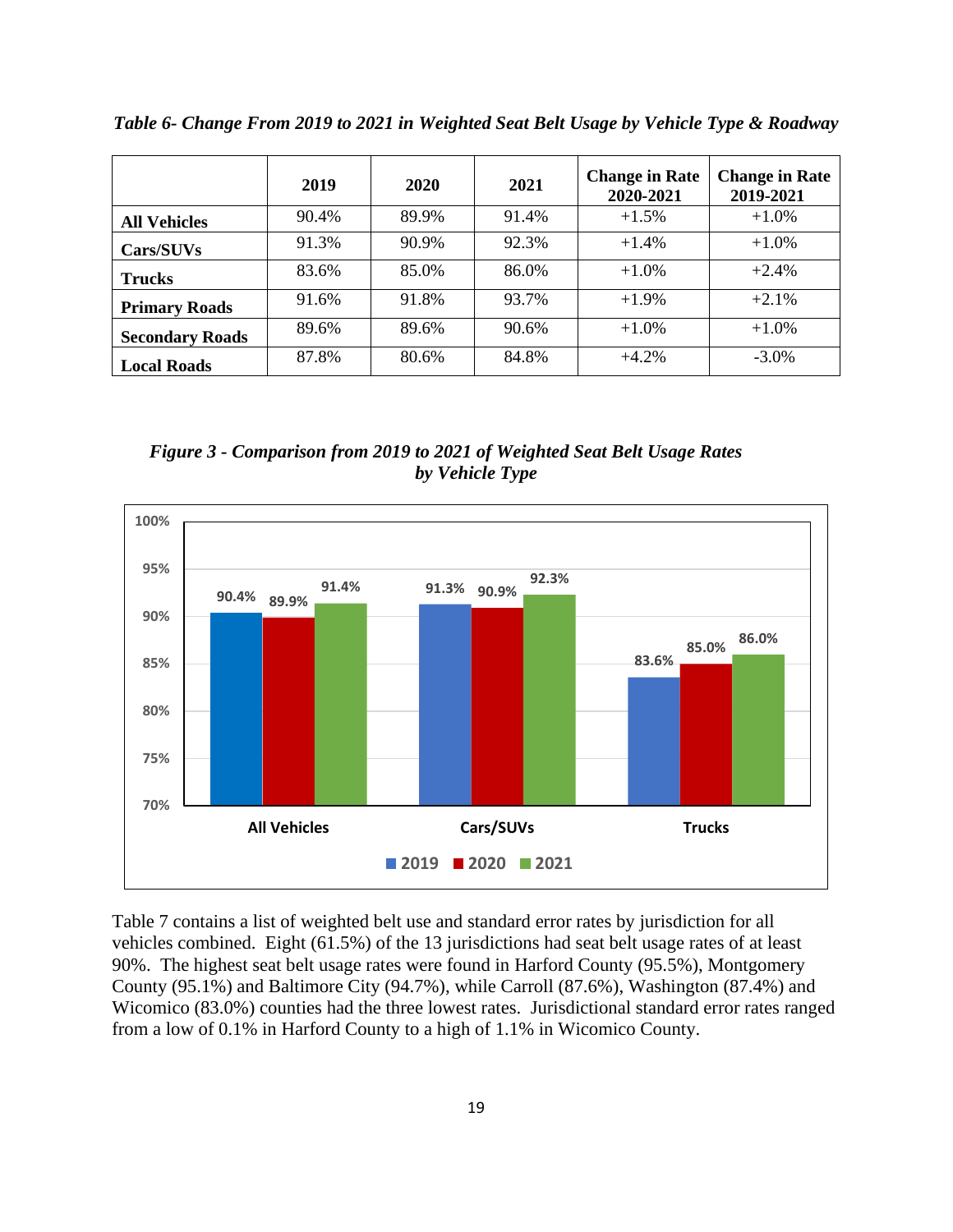

 *Figure 4 - Comparison from 2019 to 2021 of Weighted Seat Belt Usage Rates by Roadway Type*

Jurisdictional usage rates of occupants observed in passenger cars or SUVs were at least 90% in 10 (76.9%) of the 13 jurisdictions (see Table 7). Harford County (96.1%), Montgomery County (96.0%) and Baltimore City (95.0%) had the highest usage rates among occupants of cars/SUVs, while Baltimore (89.5%), Prince George's (89.5%) and Wicomico (87.6%) counties had the lowest rates. The lowest standard error rate of 0.1% occurred in Harford County; Baltimore County had the highest error rate (0.9%).

For occupants of pick-up trucks, two (15.4%) of the 13 jurisdictions had usage rates above 90%. The highest rates were found in Harford County (92.9%), Cecil County (90.6%) and Baltimore City (89.8%) (see Table 7). Overall, there were eight jurisdictions with rates between 80% and 90%, with Washington (76.1%), Carroll (72.2%) and Wicomico (69.2%) counties owning the only rates below 80%. The standard error rate for trucks ranged from a low of 0.4% in Harford County to a high of 2.3% in Wicomico County.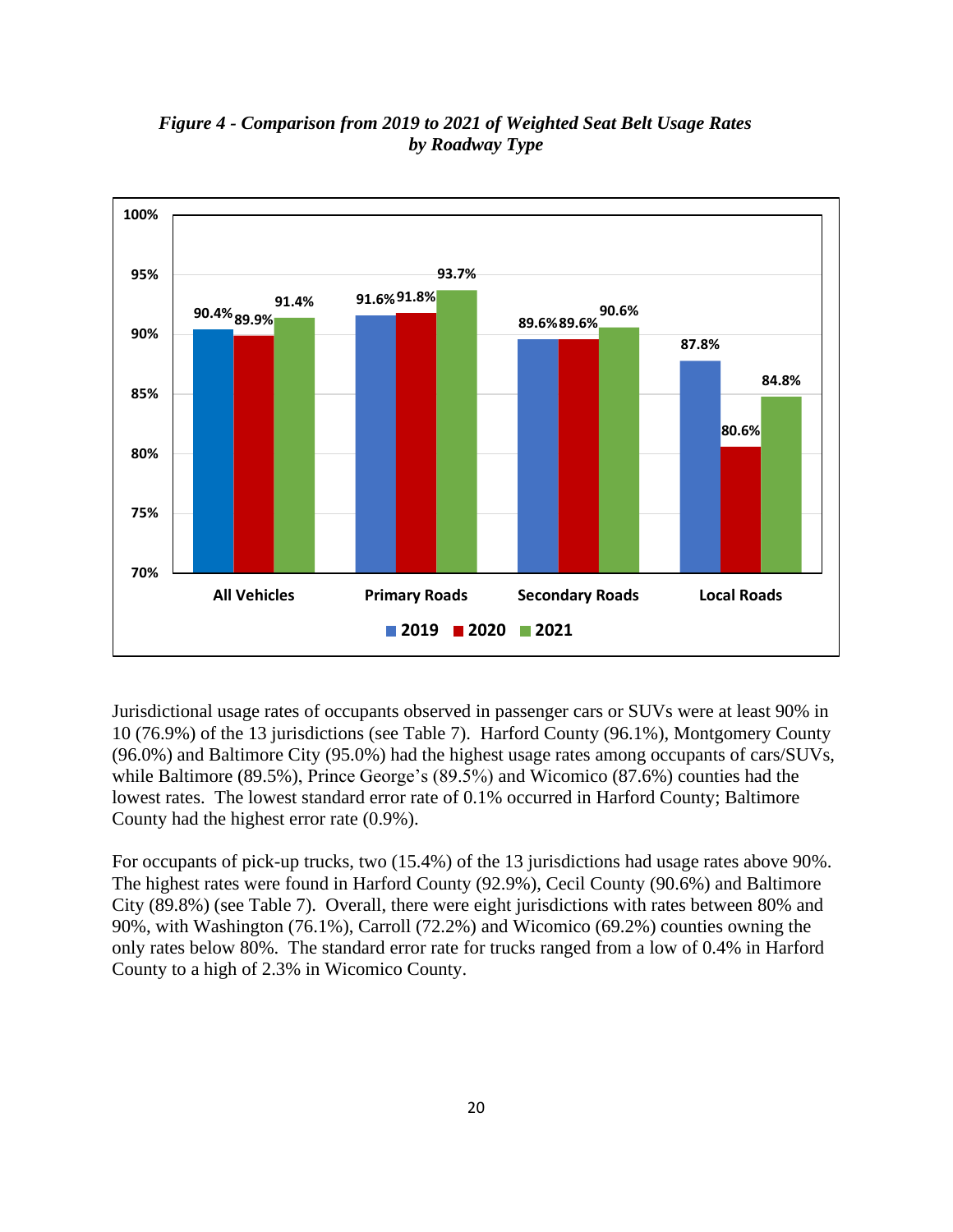|                             |            | <b>All Vehicles</b> |           | <b>Passenger Cars/SUVs</b> |      |  | <b>Pick-up Trucks</b> |         |  |
|-----------------------------|------------|---------------------|-----------|----------------------------|------|--|-----------------------|---------|--|
|                             | <b>VMT</b> | <b>Usage Rate*</b>  | <b>SE</b> | <b>Usage Rate</b>          | SE   |  | <b>Usage Rate</b>     | SE      |  |
| <b>All 13 Jurisdictions</b> | 44,563     | 91.4%               | $0.6\%$   | 92.3%                      | 0.5% |  | 86.0%                 | 1.3%    |  |
|                             |            |                     |           |                            |      |  |                       |         |  |
| Harford                     | 2,238      | 95.5%               | 0.1%      | 96.1%                      | 0.1% |  | 92.9%                 | 0.4%    |  |
| Montgomery                  | 6,555      | 95.1%               | 0.5%      | 96.0%                      | 0.4% |  | 89.2%                 | 1.2%    |  |
| <b>Baltimore City</b>       | 2,971      | 94.7%               | 0.4%      | 95.0%                      | 0.4% |  | 89.8%                 | 1.2%    |  |
| Howard                      | 3,640      | 93.3%               | 0.7%      | 93.6%                      | 0.7% |  | 87.8%                 | 1.5%    |  |
| Cecil                       | 1,141      | 92.6%               | 0.3%      | 92.2%                      | 0.2% |  | 90.6%                 | 1.4%    |  |
| Anne Arundel                | 5,245      | 92.4%               | 0.5%      | 93.1%                      | 0.4% |  | 88.7%                 | 1.1%    |  |
| Frederick                   | 2,781      | 91.7%               | 0.8%      | 92.9%                      | 0.7% |  | 87.0%                 | 1.2%    |  |
| Charles                     | 1,103      | 90.6%               | 0.2%      | 92.5%                      | 0.2% |  | 83.3%                 | $0.6\%$ |  |
| Prince George's             | 7,990      | 89.1%               | 0.4%      | 89.5%                      | 0.4% |  | 86.2%                 | 1.0%    |  |
| <b>Baltimore Co</b>         | 7,233      | 88.7%               | 0.8%      | 89.5%                      | 0.9% |  | 82.1%                 | 1.9%    |  |
| Carroll                     | 1,126      | 87.6%               | 0.6%      | 91.0%                      | 0.4% |  | 72.2%                 | 1.7%    |  |
| Washington                  | 1,797      | 87.4%               | 0.5%      | 91.4%                      | 0.4% |  | 76.1%                 | 1.4%    |  |
| Wicomico                    | 743        | 83.0%               | 1.1%      | 87.6%                      | 0.8% |  | 69.2%                 | 2.3%    |  |

*Table 7 - 2021 Weighted Usage Rates in NHTSA-Surveyed Jurisdictions of Maryland by Jurisdiction and Vehicle Type All Front Seat Occupants Combined With Known Seat Belt Use*

\* Jurisdictional usage rates are sorted in descending order for all vehicles combined.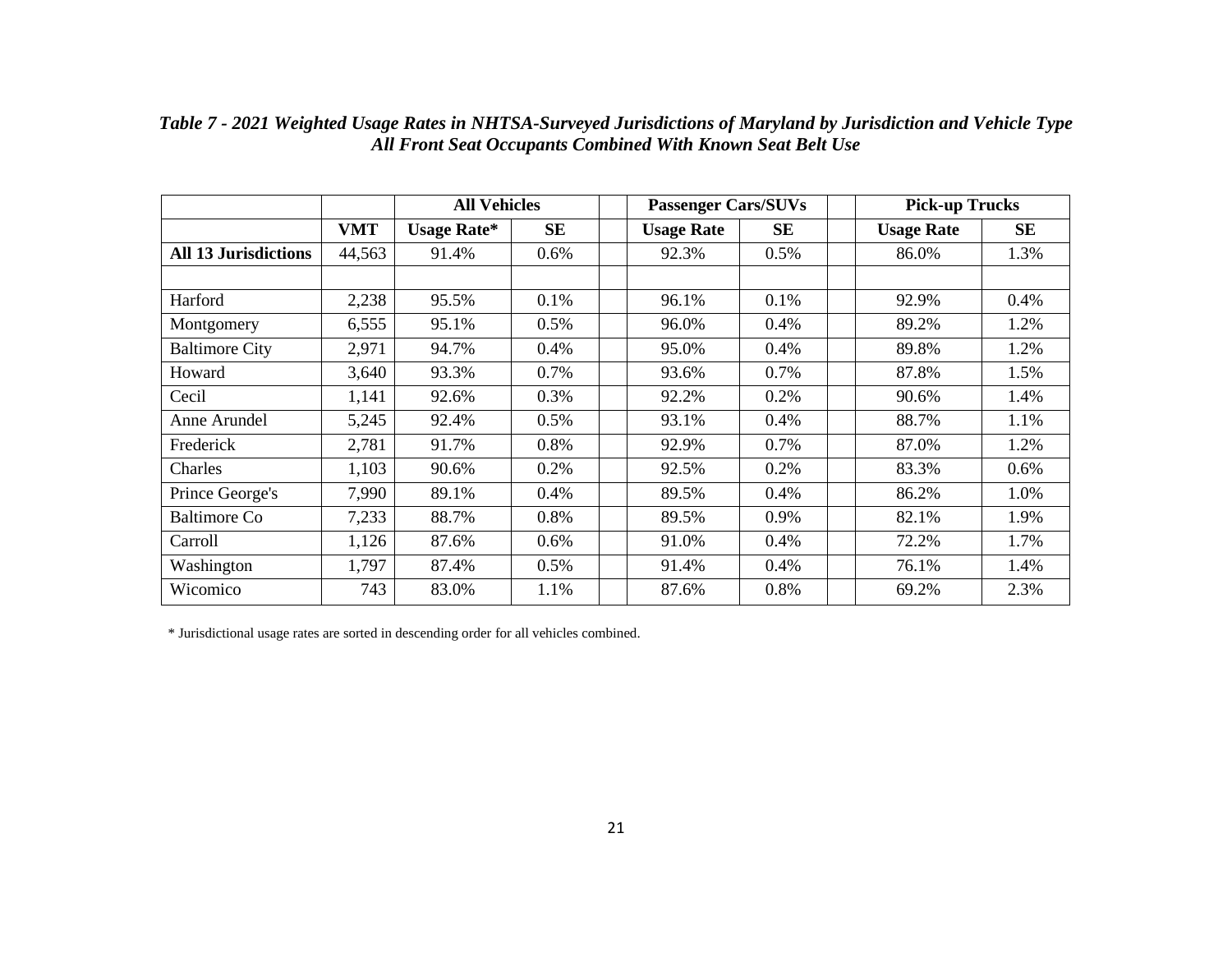<span id="page-21-0"></span>Jurisdictional changes in weighted rates over time are documented in Table 8 and Figure 5. Seven (53.8%) of the 13 jurisdictions experienced an increase in usage rate over the previous year, with Baltimore City (+16.8 percentage points) and Cecil County (+6.1) experiencing the biggest gains. The largest declines occurred in Carroll (-7.6) and Washington (-5.9) counties. Eight (61.5%) of the 13 jurisdictions experienced an increase in rates over the previous two years, led by Baltimore City (+13.6) and Harford (+7.6) County. Carroll (-5.3) and Baltimore (- 4.8) counties experienced the largest decreases in rates since 2019. Overall, three jurisdictions had a rate that was consistently higher than the statewide rate each year since 2019 (Frederick, Howard, and Montgomery).

The large increase in rates for Baltimore City, which often exhibits some of the lowest rates in the state, may be partially due to the exchange of four originally sampled Secondary roadways with four reserve roads in 2021. The original roads were replaced in response to safety concerns, but the safer reserve road observation sites were located in more affluent areas with a different racial distribution than in the original sites, possibly affecting the observed usage rate. Census tract data indicated a 70% higher median income level and fewer than half as many African Americans for three reserve sites relative to their original roadways.

| <b>Jurisdiction</b>         | 2019  | 2020  | 2021  | Change in<br><b>Rate 2020-</b><br>2021 | <b>Change in</b><br><b>Rate 2019-</b><br>2021 |
|-----------------------------|-------|-------|-------|----------------------------------------|-----------------------------------------------|
| <b>All 13 Jurisdictions</b> | 90.4% | 89.9% | 91.4% | $+1.5%$                                | $+1.0%$                                       |
|                             |       |       |       |                                        |                                               |
| <b>Anne Arundel</b>         | 90.0% | 89.8% | 92.4% | $+2.6%$                                | $+2.4%$                                       |
| <b>Baltimore City</b>       | 81.1% | 77.9% | 94.7% | $+16.8%$                               | $+13.6%$                                      |
| <b>Baltimore Co</b>         | 93.5% | 85.9% | 88.7% | $+2.8%$                                | $-4.8\%$                                      |
| <b>Carroll</b>              | 92.9% | 93.8% | 87.6% | $-6.2%$                                | $-5.3\%$                                      |
| <b>Cecil</b>                | 87.6% | 86.5% | 92.6% | $+6.1\%$                               | $+5.0\%$                                      |
| <b>Charles</b>              | 87.5% | 92.4% | 90.6% | $-1.8%$                                | $+3.1%$                                       |
| <b>Frederick</b>            | 95.4% | 92.8% | 91.7% | $-1.1\%$                               | $-3.7\%$                                      |
| <b>Harford</b>              | 87.9% | 93.8% | 95.5% | $+1.7%$                                | $+7.6%$                                       |
| <b>Howard</b>               | 92.0% | 97.1% | 93.3% | $-3.8%$                                | $+1.3%$                                       |
| <b>Montgomery</b>           | 91.4% | 94.6% | 95.1% | $+0.5\%$                               | $+3.7%$                                       |
| <b>Prince George's</b>      | 90.3% | 88.2% | 89.1% | $+0.9\%$                               | $-1.2\%$                                      |
| Washington                  | 87.3% | 93.3% | 87.4% | $-5.9\%$                               | $+0.1\%$                                      |
| <b>Wicomico</b>             | 86.0% | 84.8% | 83.0% | $-1.8%$                                | $-3.0\%$                                      |

*Table 8 - Changes Between 2019 and 2021 in Weighted Seat Belt Usage by Jurisdiction*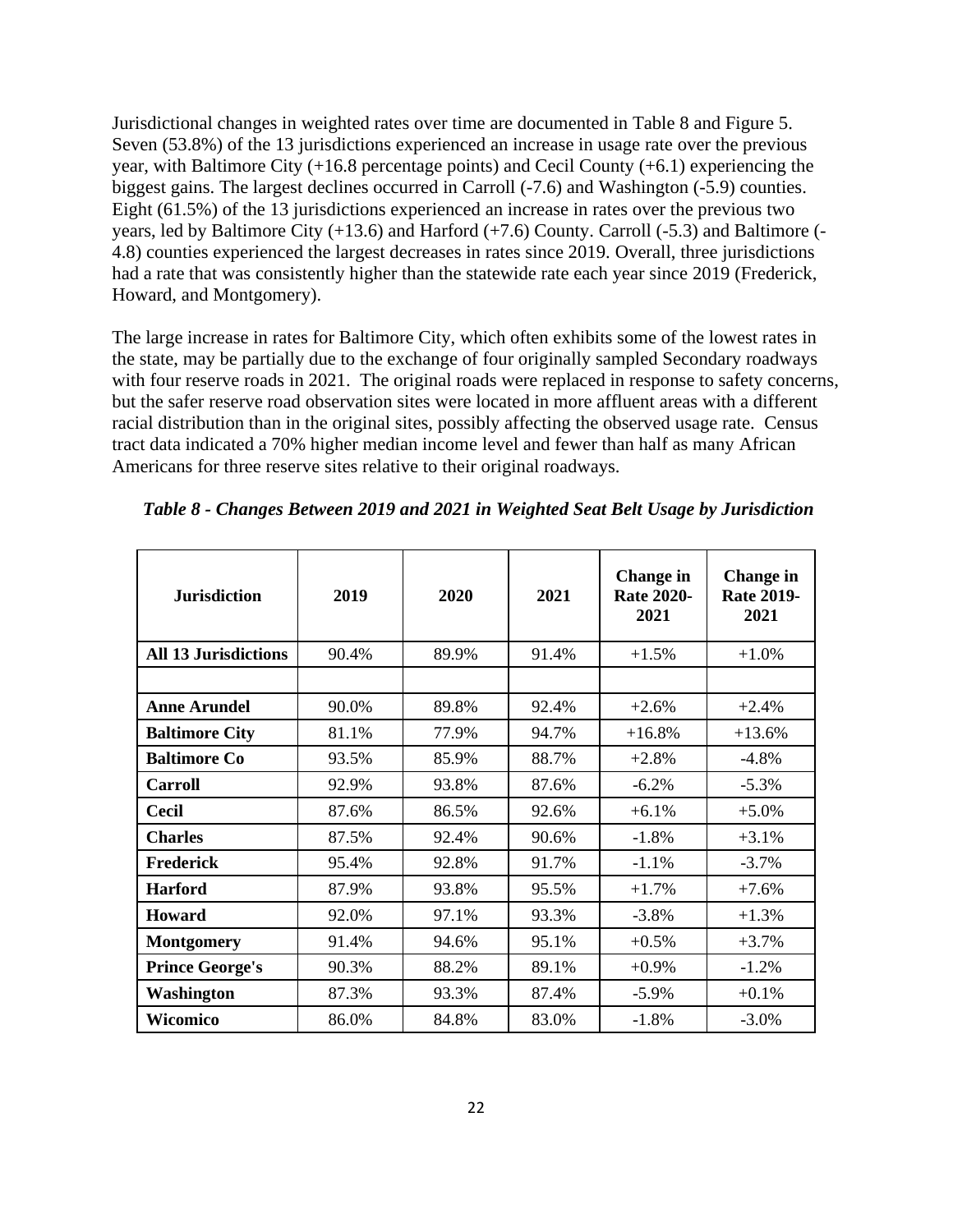

*Figure 5 - Comparison from 2019 to 2021 of Weighted Seat Belt Usage Rates by Jurisdiction*

#### **NHTSA Sites – Unweighted Analysis**

An unweighted analysis of seat belt rates was conducted for subgroups of the observed sample that were not examined by probability of selection and VMT weights. These subgroups included drivers only, passengers only, and jurisdiction-specific roadway types.

Approximately 92.8% of all drivers were belted (Table 9). Belt use among drivers was more likely to occur in passenger cars or SUVs (93.7%) than in pick-up trucks (86.7%). Drivers were more likely to be belted on Primary roads (94.2%) than on Secondary roads (91.7%) or Local roads (92.9%). Drivers in cars had the same usage rate on Primary and Local roads (94.7), but truck drivers were more likely to be belted on Primary roads (89.9%) than on Secondary roads (85.6%) or Local roads (81.1%).

A slightly higher proportion of passengers than drivers were belted overall (93.4%). As for drivers, passengers had a higher usage rate in passenger cars/SUVs (94.3%) than in trucks (87.4%). Passengers were more likely to be belted on Primary roads (95.0%) and Local roads (93.9%) than on Secondary (92.0%). This difference in roadway usage rates remained if the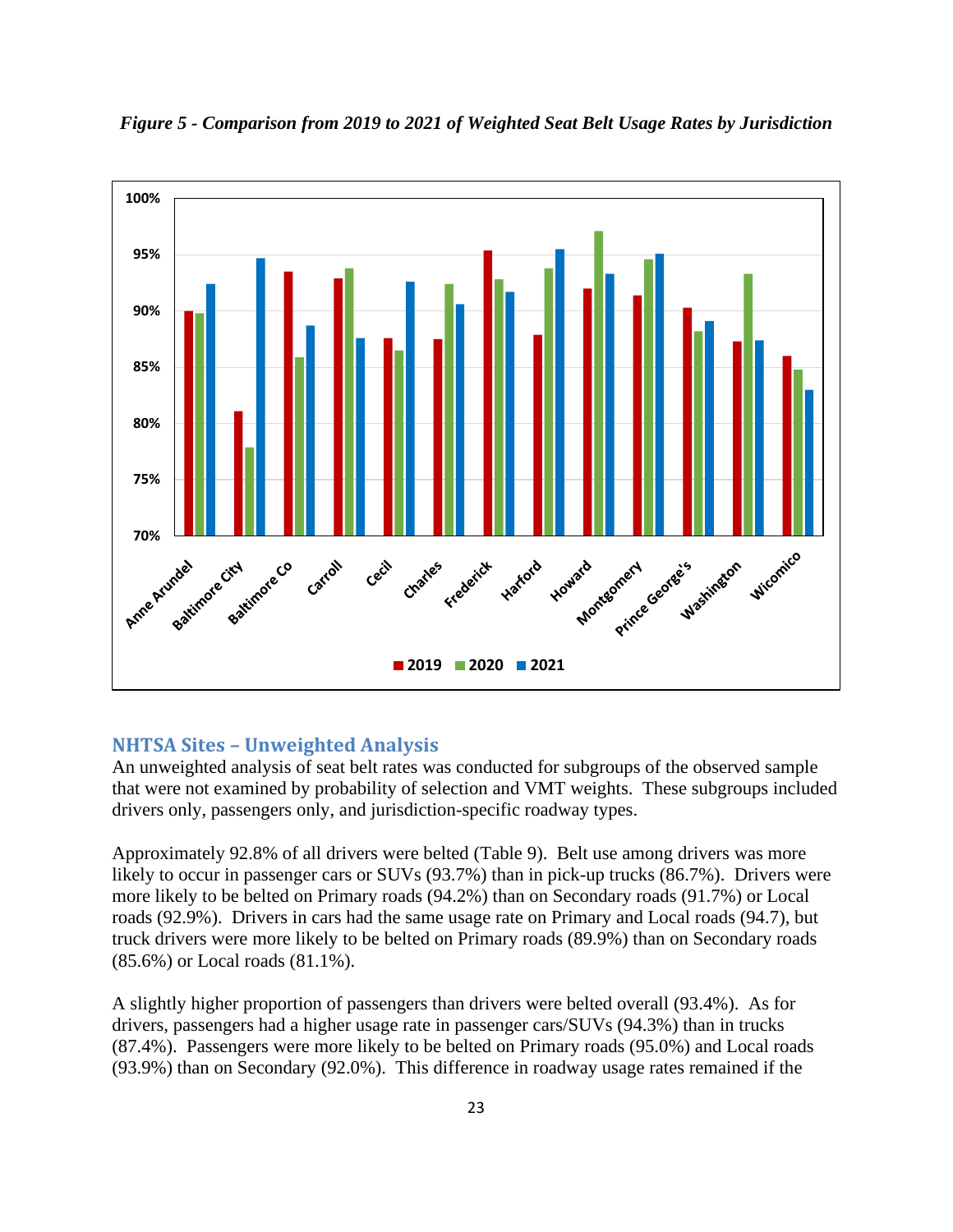passenger was in a car (95.4% vs. 95.0% vs. 93.2% for Primary vs. Local vs. Secondary) or in a truck (91.2% vs. 87.0% vs. 85.2%).

The data in Table 9 indicate that, with the exception of trucks on Secondary roadways, 2021 usage rates among passengers were higher than usage rates among drivers in every category.

|                        | <b>All Vehicles</b> |                   |        | <b>Passenger Cars/SUVs</b> | <b>Pick-up Trucks</b> |                   |  |
|------------------------|---------------------|-------------------|--------|----------------------------|-----------------------|-------------------|--|
|                        | N                   | <b>Usage Rate</b> | N      | <b>Usage Rate</b>          | N                     | <b>Usage Rate</b> |  |
| <b>DRIVERS Only</b>    |                     |                   |        |                            |                       |                   |  |
| <b>All Roadways</b>    | 37,261              | 92.8%             | 32,243 | 93.7%                      | 5,018                 | 86.7%             |  |
|                        |                     |                   |        |                            |                       |                   |  |
| <b>Primary Roads</b>   | 14,861              | 94.2%             | 13,232 | 94.7%                      | 1,629                 | 89.9%             |  |
| <b>Secondary Roads</b> | 20,254              | 91.7%             | 17,146 | 92.8%                      | 3,108                 | 85.6%             |  |
| <b>Local Roads</b>     | 2,146               | 92.9%             | 1,865  | 94.7%                      | 281                   | 81.1%             |  |
| <b>PASSENGERS Only</b> |                     |                   |        |                            |                       |                   |  |
| <b>All Roadways</b>    | 9,456               | 93.4%             | 8,237  | 94.3%                      | 1,219                 | 87.4%             |  |
|                        |                     |                   |        |                            |                       |                   |  |
| <b>Primary Roads</b>   | 4,046               | 95.0%             | 3,626  | 95.4%                      | 420                   | 91.2%             |  |
| <b>Secondary Roads</b> | 4,869               | 92.0%             | 4,147  | 93.2%                      | 722                   | 85.2%             |  |
| <b>Local Roads</b>     | 541                 | 93.9%             | 464    | 95.0%                      | 77                    | 87.0%             |  |

|                                                               | Table 9 - 2021 Unweighted Usage Rates in NHTSA-Surveyed Jurisdictions of Maryland |
|---------------------------------------------------------------|-----------------------------------------------------------------------------------|
| <b>Overall, by Vehicle Type and by Roadway Classification</b> |                                                                                   |
| <b>Known Seat Belt Use by Front Seat Occupant Status</b>      |                                                                                   |

Analysis by jurisdiction indicated that seat belt usage rates for all occupants and all vehicle types combined were higher on Primary roads than on Secondary or Local roads in nine (81.8%) out of 11 jurisdictions having observations available on Primary roads (Table 10). Similarly, for cars or SUVs, seven (63.6%) of the 11 jurisdictions had higher usage rates on Primary roadways, and seven (63.6%) jurisdictions had higher rates on Primary roads for trucks. Though sample sizes were small, 100% belt use was observed among truck occupants on Local roads in three jurisdictions (Baltimore City, Montgomery County and Prince George's County). However, the single truck occupant observed on a Local road in Baltimore County was not belted, yielding a 0% usage rate.

A color-coded map of weighted rates by NHTSA jurisdiction is displayed in Figure A1 of the Appendix.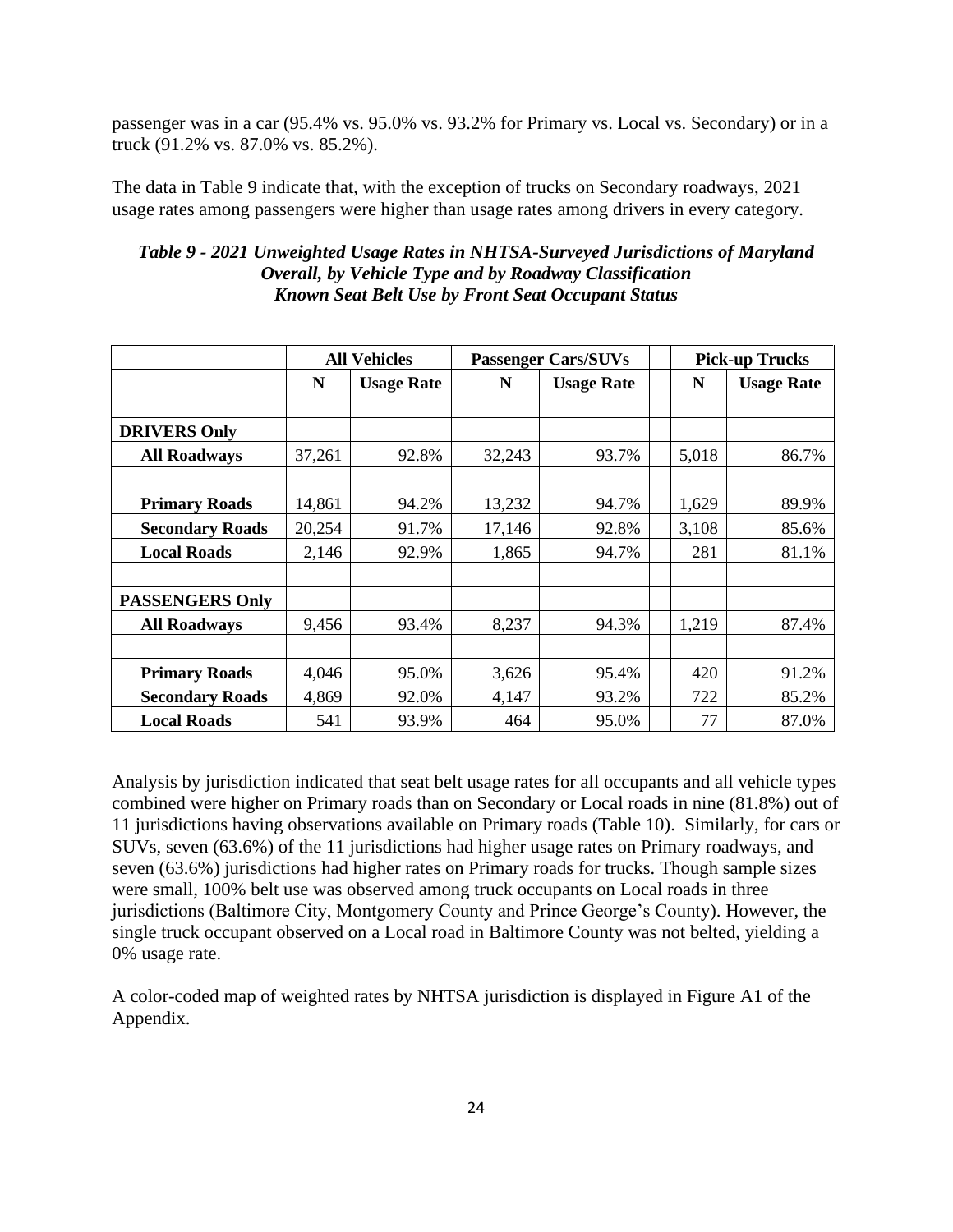|                       |                      |                                  | <b>Unweighted Seat Belt Usage</b><br><b>Rates</b> |                        |                          |  |
|-----------------------|----------------------|----------------------------------|---------------------------------------------------|------------------------|--------------------------|--|
| <b>Jurisdiction</b>   | # of<br><b>Sites</b> | Roadway<br><b>Classification</b> | <b>All</b><br><b>Vehicles</b>                     | Passenger<br>Cars/SUVs | Pick-up<br><b>Trucks</b> |  |
| Anne Arundel          | 5                    | Primary                          | 95.1%                                             | 95.4%                  | 93.3%                    |  |
| Anne Arundel          | $\overline{4}$       | Secondary                        | 92.2%                                             | 92.9%                  | 88.4%                    |  |
| Anne Arundel          | 1                    | Local                            | 89.2%                                             | 89.8%                  | 86.7%                    |  |
| <b>Baltimore City</b> | 3                    | Primary                          | 99.2%                                             | 99.2%                  | 98.4%                    |  |
| <b>Baltimore City</b> | 6                    | Secondary                        | 90.1%                                             | 90.8%                  | 82.5%                    |  |
| <b>Baltimore City</b> | $\mathbf{1}$         | Local                            | 99.0%                                             | 98.9%                  | 100.0%                   |  |
| <b>Baltimore Co</b>   | 5                    | Primary                          | 94.3%                                             | 94.6%                  | 90.6%                    |  |
| <b>Baltimore Co</b>   | 4                    | Secondary                        | 91.5%                                             | 92.3%                  | 87.2%                    |  |
| <b>Baltimore Co</b>   | 1                    | Local                            | 60.0%                                             | 66.7%                  | 0.0%                     |  |
| Carroll               | 1                    | Primary                          | 97.1%                                             | 99.1%                  | 87.5%                    |  |
| Carroll               | 8                    | Secondary                        | 92.2%                                             | 94.0%                  | 83.6%                    |  |
| Carroll               | $\mathbf{1}$         | Local                            | 85.5%                                             | 86.6%                  | 75.0%                    |  |
| Cecil                 | $\overline{4}$       | Primary                          | 95.9%                                             | 95.9%                  | 95.8%                    |  |
| Cecil                 | 5                    | Secondary                        | 95.3%                                             | 96.0%                  | 90.8%                    |  |
| Cecil                 | 1                    | Local                            | 71.4%                                             | 66.7%                  | 75.0%                    |  |
| Charles               | 9                    | Secondary                        | 90.4%                                             | 91.9%                  | 84.7%                    |  |
| Charles               | 1                    | Local                            | 88.0%                                             | 93.2%                  | 74.1%                    |  |
| Frederick             | $\overline{4}$       | Primary                          | 91.2%                                             | 91.4%                  | 90.4%                    |  |
| Frederick             | 5                    | Secondary                        | 90.5%                                             | 91.6%                  | 85.0%                    |  |
| Frederick             | 1                    | Local                            | 89.1%                                             | 97.2%                  | 60.0%                    |  |
| Harford               | $\overline{4}$       | Primary                          | 98.5%                                             | 98.7%                  | 96.4%                    |  |
| Harford               | 5                    | Secondary                        | 94.6%                                             | 95.2%                  |                          |  |
| Harford               | 1                    | Local                            | 90.1%                                             | 92.9%                  | 91.3%<br>83.6%           |  |
|                       |                      |                                  |                                                   |                        |                          |  |
| Howard                | 6                    | Primary                          | 92.6%                                             | 93.2%                  | 86.6%                    |  |
| Howard                | 3                    | Secondary                        | 92.8%                                             | 93.3%                  | 89.4%                    |  |

#### *Table 10 – 2021 Unweighted Usage Rates in NHTSA-Surveyed Jurisdictions of Maryland by Vehicle Type and Roadway Classification Within Jurisdiction All Front Seat Occupants Combined With Known Seat Belt Use*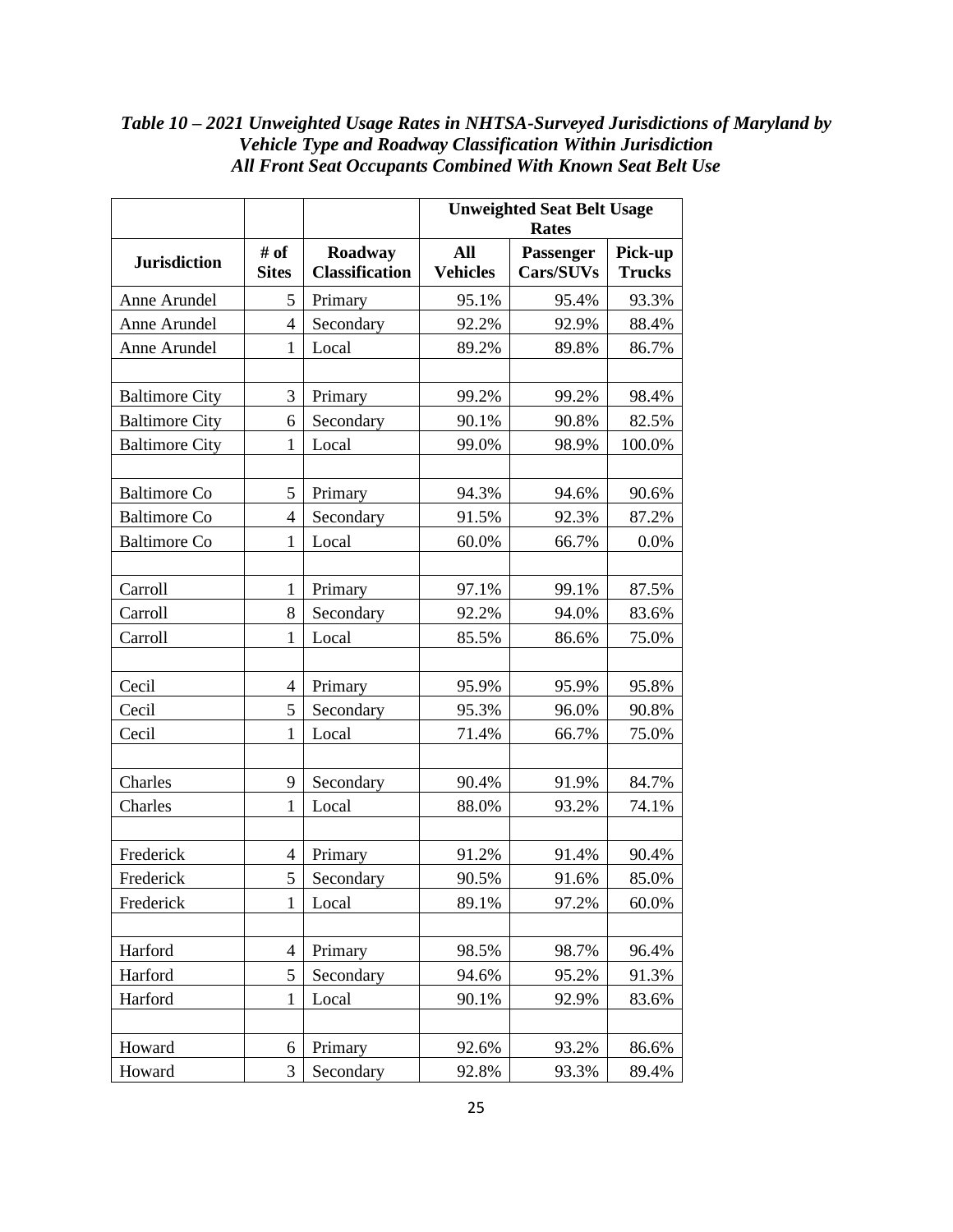#### *Table 10 Continued*

#### *2021 Unweighted Usage Rates in NHTSA-Surveyed Jurisdictions of Maryland by Vehicle Type and Roadway Classification Within Jurisdiction All Front Seat Occupants Combined With Known Seat Belt Use*

|                                             |                |                                  | <b>Unweighted Seat Belt Usage</b><br><b>Rates</b> |                               |                          |
|---------------------------------------------|----------------|----------------------------------|---------------------------------------------------|-------------------------------|--------------------------|
| # of<br><b>Jurisdiction</b><br><b>Sites</b> |                | Roadway<br><b>Classification</b> | All<br><b>Vehicles</b>                            | <b>Passenger</b><br>Cars/SUVs | Pick-up<br><b>Trucks</b> |
| Howard                                      | 1              | Local                            | 94.4%                                             | 94.7%                         | 90.0%                    |
|                                             |                |                                  |                                                   |                               |                          |
| Montgomery                                  | 4              | Primary                          | 97.4%                                             | 97.8%                         | 94.7%                    |
| Montgomery                                  | 5              | Secondary                        | 95.5%                                             | 96.4%                         | 88.8%                    |
| Montgomery                                  | 1              | Local                            | 98.2%                                             | 98.1%                         | 100.0%                   |
|                                             |                |                                  |                                                   |                               |                          |
| Prince George's                             | 5              | Primary                          | 90.5%                                             | 91.4%                         | 83.8%                    |
| Prince George's                             | 4              | Secondary                        | 87.2%                                             | 87.3%                         | 86.5%                    |
| Prince George's                             | 1              | Local                            | 87.5%                                             | 86.7%                         | 100.0%                   |
|                                             |                |                                  |                                                   |                               |                          |
| Washington                                  | 5              | Primary                          | 90.7%                                             | 92.1%                         | 81.6%                    |
| Washington                                  | $\overline{4}$ | Secondary                        | 89.4%                                             | 91.7%                         | 77.0%                    |
| Washington                                  | 1              | Local                            | 69.6%                                             | 90.0%                         |                          |
|                                             |                |                                  |                                                   |                               |                          |
| Wicomico                                    | 9              | Secondary                        | 89.4%                                             | 91.5%                         | 80.6%                    |
| Wicomico                                    | 1              | Local                            | 90.5%                                             | 93.9%                         | 78.6%                    |

#### <span id="page-25-0"></span>**NHTSA Sites – Unknown Observations**

Seat belt usage could not be determined for 5.5% of all front-seat occupants, differing between drivers (6.5%) and passengers (1.5%). Unknown belt use was more prevalent in pick-up trucks (8.9%) than in passenger cars (5.0%) and slightly higher on Secondary roads (5.7%) than on Primary (5.6%) or Local roads (3.4%). Belt use was ascertained for every driver and passenger in eight (6.2%) of the 130 sites, while 15 sites (11.5%) had an unknown rate of at least 10%. Unknown observations were primarily attributed to glare (caused by bright sunny skies), extensive window tinting, and light rain. The overall proportion of unknown seat belt use in the 2021 survey was 1.4 percentage points lower than that computed in 2020.

#### <span id="page-25-1"></span>**Non-NHTSA Sites – Unweighted Analysis**

Limited data collection was also conducted within the 11 remaining jurisdictions in Maryland to gain a rough estimate of the seat belt usage rate in those areas. Because these jurisdictions were not included in the sampling frame of the NHTSA Observational Survey of Seat Belt Use, the findings were not weighted. Only three randomly chosen sites were observed in each jurisdiction; hence, due to its potential instability, the standard error was not estimated. Unlike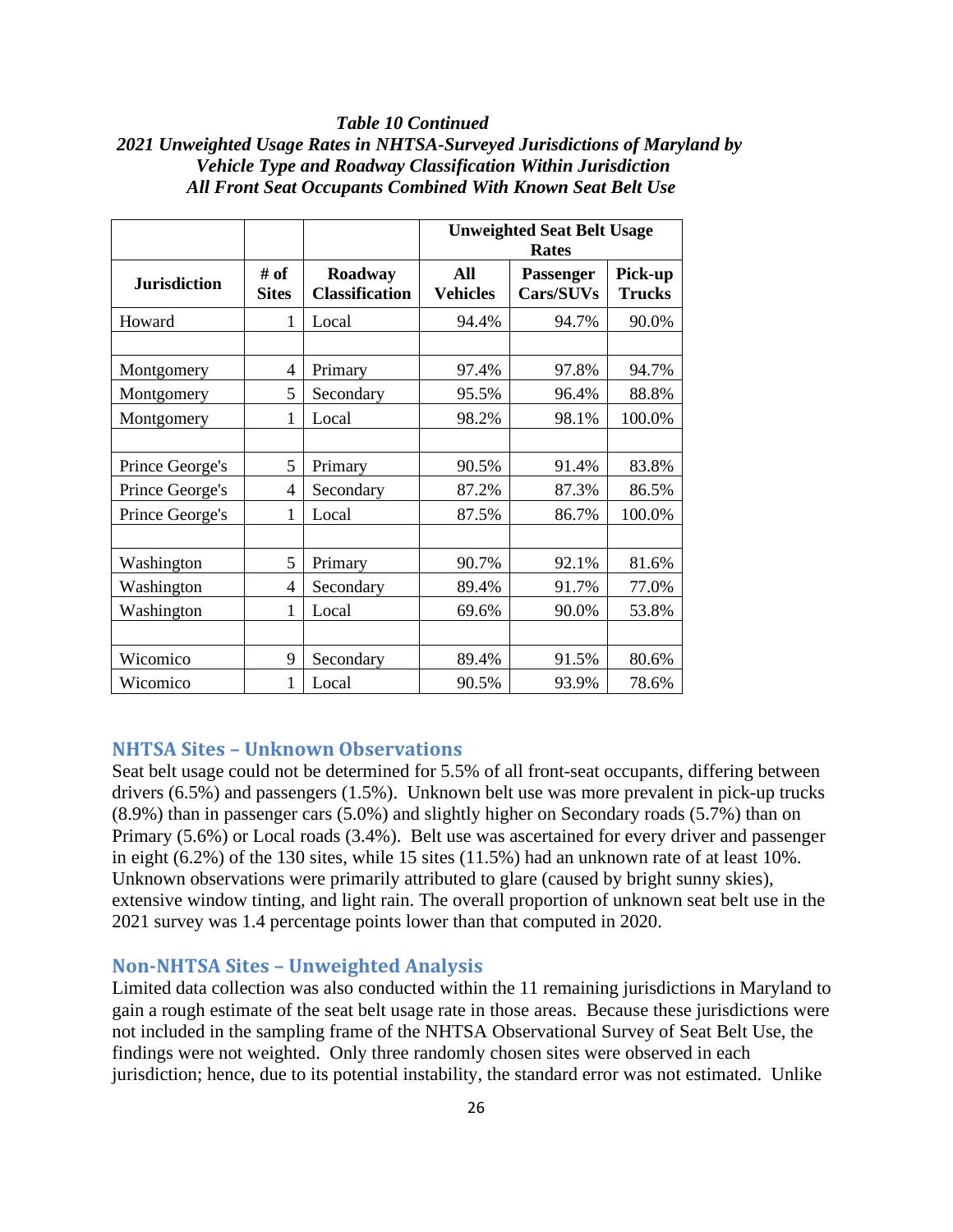the NHTSA survey plan, any roadway type could be selected for observation, as roadways were not chosen according to VMT proportion.

A total of 9,166 motor vehicles (i.e., passenger cars, SUVs, and pick-up trucks) with 11,399 front seat occupants were observed within the 11 non-NHTSA jurisdictions. Known seat belt use was ascertained for 10,653 (93.5%) of the occupants, of whom 8,528 (80.1%) were drivers and 2,125 (19.9%) were front seat passengers. Most (77.1%) were occupants of passenger cars or SUVs and the remainder 22.9% were occupants of pick-up trucks. Because of the rural setting of the 11 remaining jurisdictions, only 1,028 (9.7%) of the observations were made on Primary roads, as opposed to 7,035 (66.0%) on Secondary roads and 2,590 (24.3%) on Local roads. The average number of occupants observed per jurisdiction with known seat belt usage was 968.

Approximately 90.2% of all drivers and passengers in the non-NHTSA jurisdictions were belted (Table 11), representing an increase of 0.4 percentage points from the 2020 unweighted usage rate. A slightly higher proportion of passengers (90.7%) than drivers (90.0%) were belted (data not shown). Belt use among front seat occupants was more likely to occur in passenger cars or SUVs (92.1%) than in pick-up trucks (83.6%), and drivers and passengers in 2021 were more likely to be belted on Secondary roads (91.9%) than on Primary (90.1%) or Local roads (85.6%). This distribution according to roadway classification (i.e., Secondary higher than Primary higher than Local) was also found separately among front seat occupants in a car and in a truck.

| 2021 Unweighted Usage Rates in Non-NHTSA Jurisdictions of Maryland |                     |                   |  |                            |                   |  |                       |                   |
|--------------------------------------------------------------------|---------------------|-------------------|--|----------------------------|-------------------|--|-----------------------|-------------------|
|                                                                    |                     |                   |  |                            |                   |  |                       |                   |
|                                                                    | <b>All Vehicles</b> |                   |  | <b>Passenger Cars/SUVs</b> |                   |  | <b>Pick-up Trucks</b> |                   |
|                                                                    |                     |                   |  |                            |                   |  |                       |                   |
|                                                                    | N                   | <b>Usage Rate</b> |  | N                          | <b>Usage Rate</b> |  | N                     | <b>Usage Rate</b> |
| <b>All Roadways</b>                                                | 10,653              | 90.2%             |  | 8,213                      | 92.1%             |  | 2,440                 | 83.6%             |
|                                                                    |                     |                   |  |                            |                   |  |                       |                   |
| <b>Primary Roads</b>                                               | 1,028               | 90.1%             |  | 837                        | 92.0%             |  | 191                   | 81.7%             |
| <b>Secondary Roads</b>                                             | 7,035               | 91.9%             |  | 5,438                      | 93.6%             |  | 1,597                 | 86.0%             |
| <b>Local Roads</b>                                                 | 2,590               | 85.6%             |  | 1,938                      | 88.1%             |  | 652                   | 78.2%             |

*Table 11 - 2021 Unweighted Usage Rates in Non-NHTSA Jurisdictions of Maryland Overall, by Vehicle Type and by Roadway, All Front Seat Occupants Combined With Known Seat Belt Use*

A list of unweighted usage rates by jurisdiction is displayed in Table 12. Six (54.5%) of the non-NHTSA jurisdictions had unweighted rates above 90%, with Calvert (93.8%) and Caroline (93.0%) counties having the highest observed seat belt rates for all vehicles combined. Kent (86.9%) and Garrett (86.2%) counties were the only jurisdictions with a usage rate below 88%. Jurisdictional usage rates of occupants observed in passenger cars or SUVs were at least 90% in seven (63.6%) of the counties surveyed, with the usage rate ranging from a high of 95.7% in Queen Anne's County to a low of 88.9% in Allegany County. Among occupants of pick-up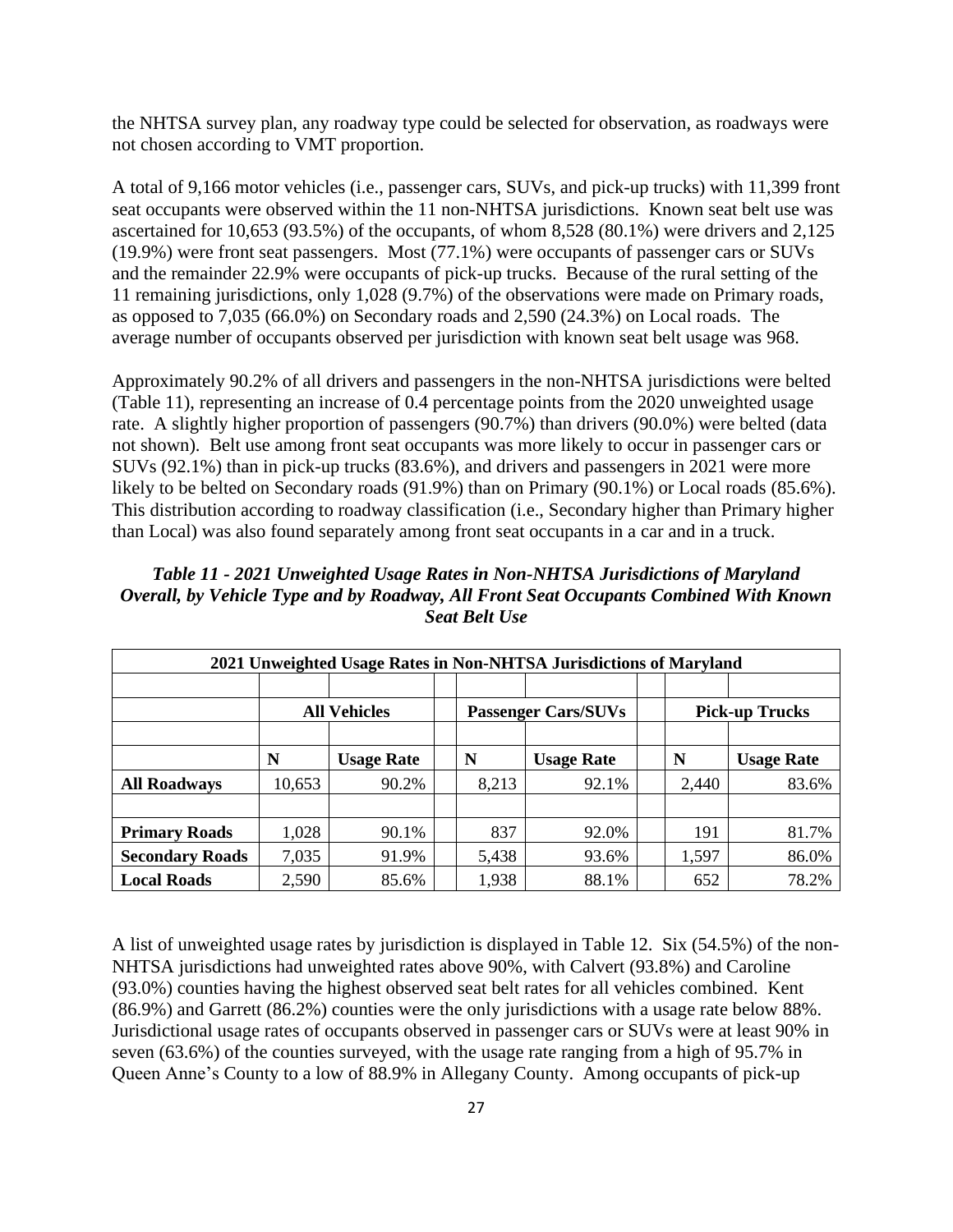trucks, no jurisdiction had a usage rate greater than 90%. Calvert (89.5%) and St. Mary's (89.3%) counties had the highest rates among truck occupants, while two jurisdictions had usage rates below 80% (Somerset and Garrett). See Figure A2 in the Appendix for a color-coded map of unweighted usage rates in non-NHTSA jurisdictions.

|                      | <b>All Vehicles</b> | <b>Passenger Cars/SUVs</b> | <b>Pick-up Trucks</b> |
|----------------------|---------------------|----------------------------|-----------------------|
|                      | <b>Usage Rate*</b>  | <b>Usage Rate</b>          | <b>Usage Rate</b>     |
|                      |                     |                            |                       |
| 11 Non-NHTSA         |                     |                            |                       |
| <b>Jurisdictions</b> | 90.2%               | 92.1%                      | 83.6%                 |
|                      |                     |                            |                       |
| <b>Calvert</b>       | 93.8%               | 95.2%                      | 89.5%                 |
| <b>Caroline</b>      | 93.0%               | 95.6%                      | 84.2%                 |
| <b>Queen Anne's</b>  | 92.6%               | 95.7%                      | 84.7%                 |
| <b>Talbot</b>        | 91.9%               | 93.2%                      | 86.1%                 |
| St. Mary's           | 91.6%               | 92.4%                      | 89.3%                 |
| <b>Dorchester</b>    | 91.3%               | 93.3%                      | 84.9%                 |
| <b>Somerset</b>      | 89.1%               | 92.8%                      | 78.7%                 |
| Worcester            | 88.7%               | 89.7%                      | 84.7%                 |
| <b>Allegany</b>      | 88.0%               | 88.9%                      | 85.6%                 |
| Kent                 | 86.9%               | 89.1%                      | 80.7%                 |
| <b>Garrett</b>       | 86.2%               | 89.5%                      | 76.2%                 |

*Table 12 - 2021 Unweighted Usage Rates in Non-NHTSA Counties of Maryland by Vehicle Type Within Jurisdiction, All Front Seat Occupants Combined With Known Seat Belt Use*

\* Jurisdictional usage rates are sorted in descending order for all vehicles combined.

Jurisdictional changes in unweighted rates over time, for all vehicles combined, are documented for the non-NHTSA counties in Table 13 and Figure 6. The largest increases in usage rates over the past year were experienced by St. Mary's (+4.8 percentage points) and Dorchester (+4.5) counties. Only three counties showed a decline in their usage rate since 2020: Talbot (-2.3), Garrett (-2.7) and Allegany (-2.8). Dorchester had by far the biggest increase over the past two years (+7.8), while Garrett (-8.2) and Allegany (-9.3) experienced large declines. Talbot County was the only jurisdiction that posted a higher rate than the overall non-NHTSA usage rate each year since 2019.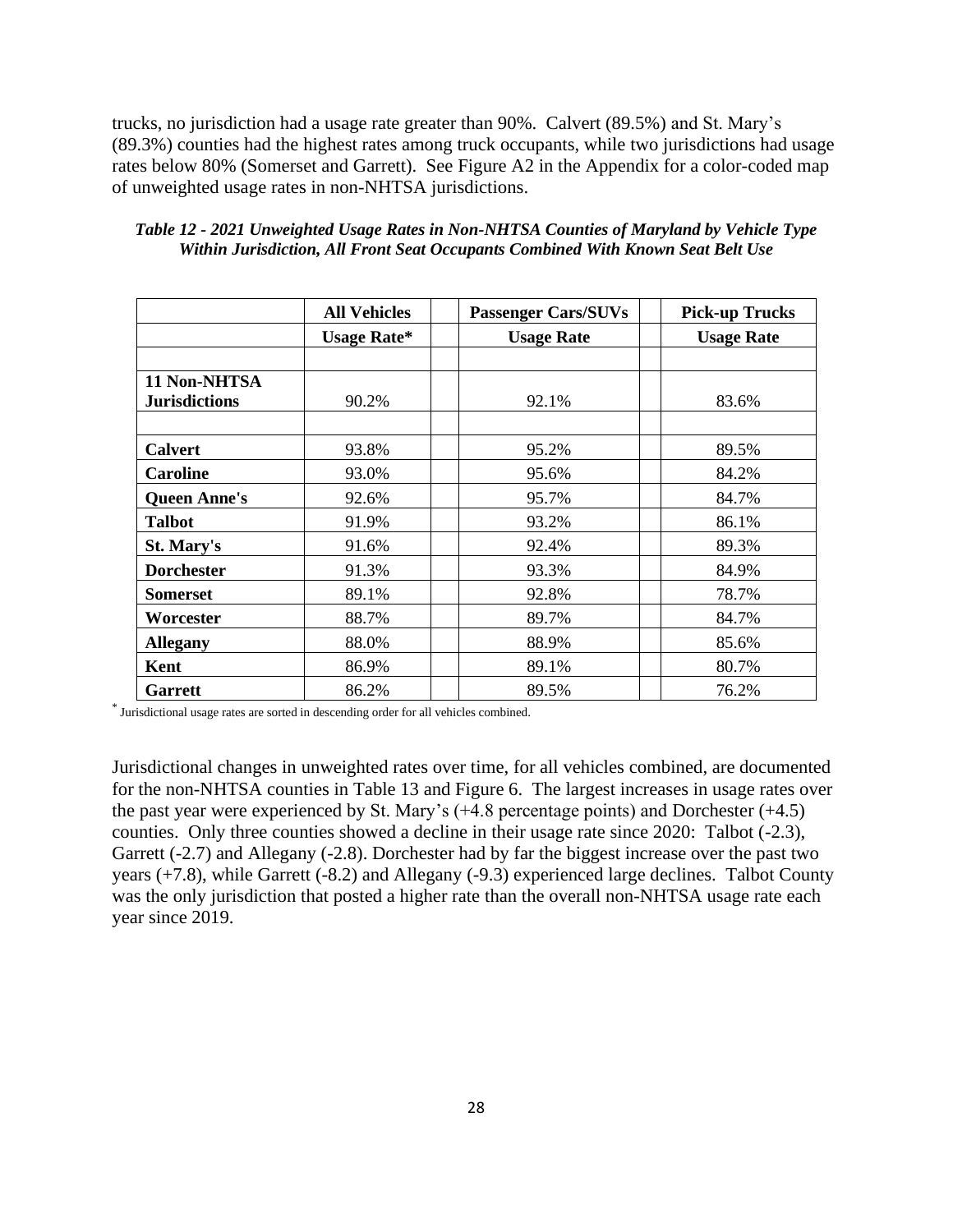|                      |       |       |       | Change in<br><b>Rate 2020-</b> | <b>Change in</b><br><b>Rate 2019-</b> |
|----------------------|-------|-------|-------|--------------------------------|---------------------------------------|
| <b>Jurisdiction</b>  | 2019  | 2020  | 2021  | 2021                           | 2021                                  |
| <b>All 11</b>        |       |       |       |                                |                                       |
| <b>Jurisdictions</b> | 92.4% | 89.8% | 90.2% | $+0.4\%$                       | $-2.2%$                               |
|                      |       |       |       |                                |                                       |
| <b>Allegany</b>      | 97.3% | 90.8% | 88.0% | $-2.8%$                        | $-9.3\%$                              |
| <b>Calvert</b>       | 91.3% | 93.8% | 93.8% | $0.0\%$                        | $+2.5%$                               |
| <b>Caroline</b>      | 93.1% | 89.2% | 93.0% | $+3.8\%$                       | $-0.1\%$                              |
| <b>Dorchester</b>    | 83.5% | 86.8% | 91.3% | $+4.5%$                        | $+7.8%$                               |
| Garrett              | 94.4% | 88.9% | 86.2% | $-2.7\%$                       | $-8.2\%$                              |
| Kent                 | 93.2% | 83.6% | 86.9% | $+3.3\%$                       | $-6.3\%$                              |
| <b>Queen Anne's</b>  | 91.8% | 91.2% | 92.6% | $+1.4%$                        | $+0.8\%$                              |
| St. Mary's           | 91.0% | 86.8% | 91.6% | $+4.8\%$                       | $+0.6%$                               |
| <b>Somerset</b>      | 90.5% | 88.0% | 89.1% | $+1.1\%$                       | $-1.4%$                               |
| <b>Talbot</b>        | 96.2% | 94.2% | 91.9% | $-2.3\%$                       | $-4.3\%$                              |
| Worcester            | 91.5% | 88.7% | 88.7% | $0.0\%$                        | $-2.8%$                               |

*Table 13 - Change Between 2019 and 2021 in Combined Unweighted Seat Belt Usage by Non-NHTSA Jurisdiction*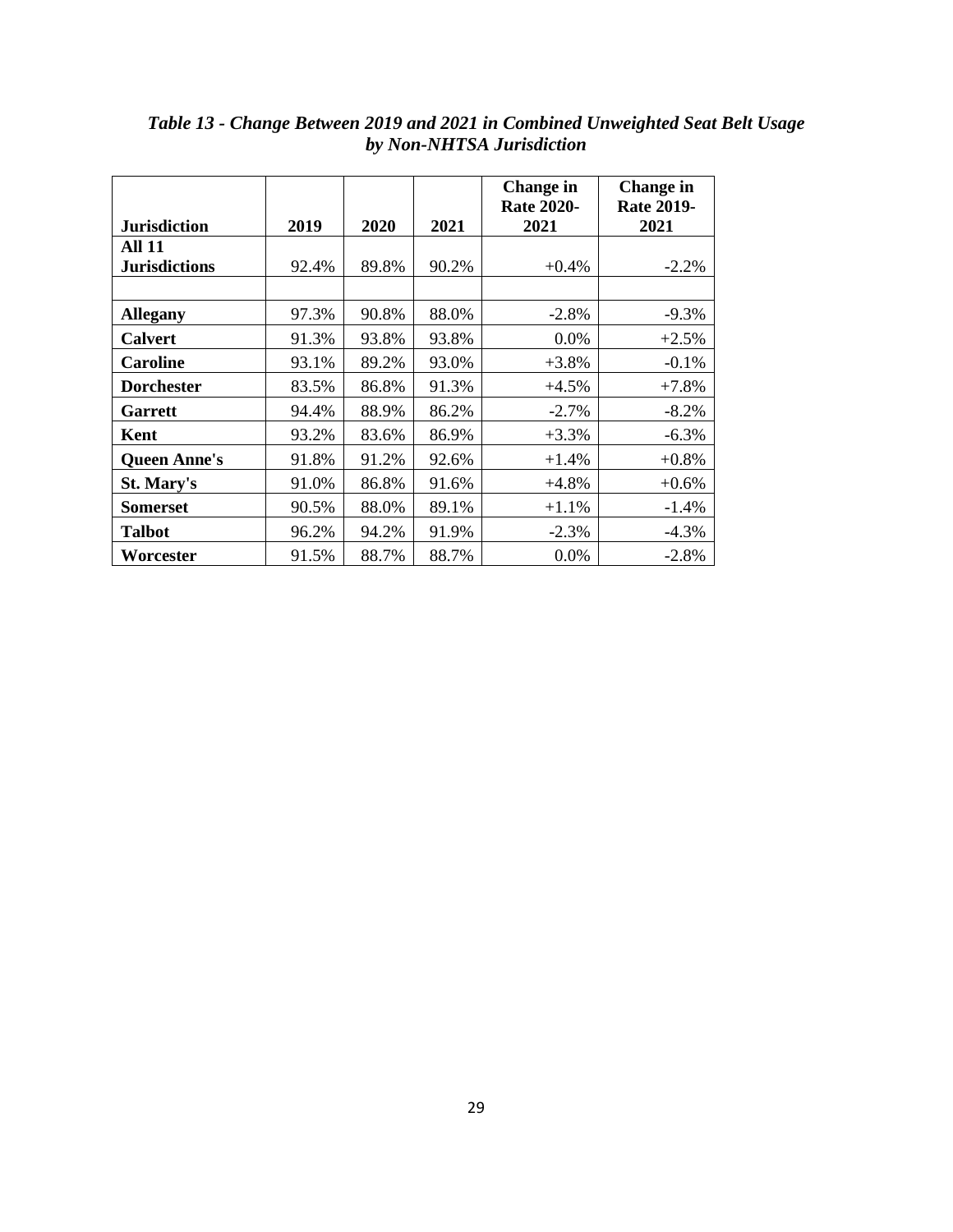*Figure 6 - Comparison from 2019 to 2021 of Combined Unweighted Seat Belt Usage Rates by Non-NHTSA Jurisdiction*



#### <span id="page-29-0"></span>**Non-NHTSA Sites – Unknown Observations**

Seat belt usage could not be ascertained for 6.5% of all front-seat occupants surveyed in the non-NHTSA jurisdictions; 7.0% of driver belt use was unknown and 4.8% of passenger belt use was unknown. Occupants of passenger cars or SUVs had an unknown rate of 6.0% and truck occupants had an unknown rate of 8.3%.

#### **Analysis of Individual Record-Level Data**

In addition to the analysis of summary data to calculate overall usage rates, individual recordlevel data were analyzed for more in-depth study of occupant behavior within NHTSA jurisdictions. Specific analyses focused on the unweighted belt use of the right front passenger and their association with the driver's unweighted belt use, as well as any connection between driver belt use and observed hand-held cell phone use. However, because this project is primarily a study of seat belt usage, the cell phone results should not be viewed as being conclusive. Less than ideal observation angles (e.g., from an overpass), glare, and concentration on determining seat belt usage, may have contributed to an underestimate of cell phone usage.

Of the 37,261 belted and unbelted drivers observed in NHTSA jurisdictions, approximately 25.6% (n=9,522) also had a passenger observed in the right front seating position. Approximately 95.9% of those drivers were belted and the majority was riding in cars (87.1%).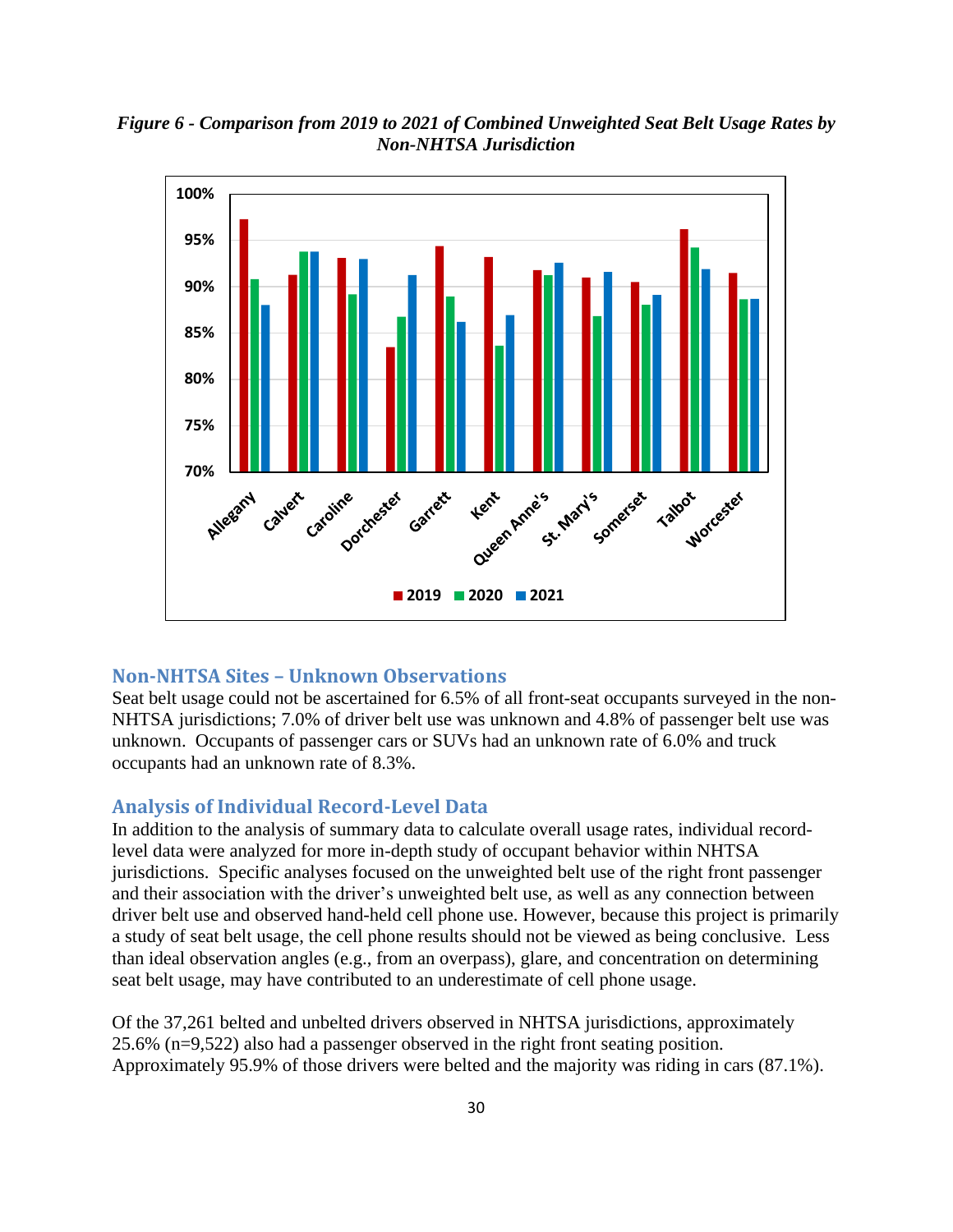Of the drivers that were belted with passengers in the vehicle, 94.7% of those passengers were also belted. However, among the cases of unbelted drivers with passengers, only 34.5% of the passengers were belted. This large difference was also prevalent when the data were stratified by vehicle type: 95.2% vs. 38.6% of passengers wore their seat belt in cars with belted and unbelted drivers, respectively, while 91.6% vs. 23.1% of passengers were belted in pick-up trucks with belted and unbelted drivers (Figure 7).





The associations of lower passenger belt use with unbelted drivers, and the larger difference among those in pickup trucks as compared to cars, were also present when examining the data by roadway classification. The overall difference in passenger belt use between cases of belted and unbelted drivers was 94.7% vs. 53.5% on Primary roads, 94.7% vs. 28.7% on Secondary roads, and 95.6% vs. 19.0% on Local roads. Thus, the large difference in passenger restraint by driver restraint use that was observed on Primary roads was even wider on Secondary and Local roadways.

The data were further analyzed with regard to observed hand-held cell phone use. The proportion of belted drivers observed on a cell phone was lower than the proportion of unbelted drivers on a cell phone (2.2% of belted and 3.8% of unbelted drivers). This discrepancy in cell phone use mirrored that found between belted and unbelted car drivers (2.2% vs. 3.7%) and was slightly smaller than the discrepancy between belted and unbelted truck drivers (1.9% vs. 3.9%,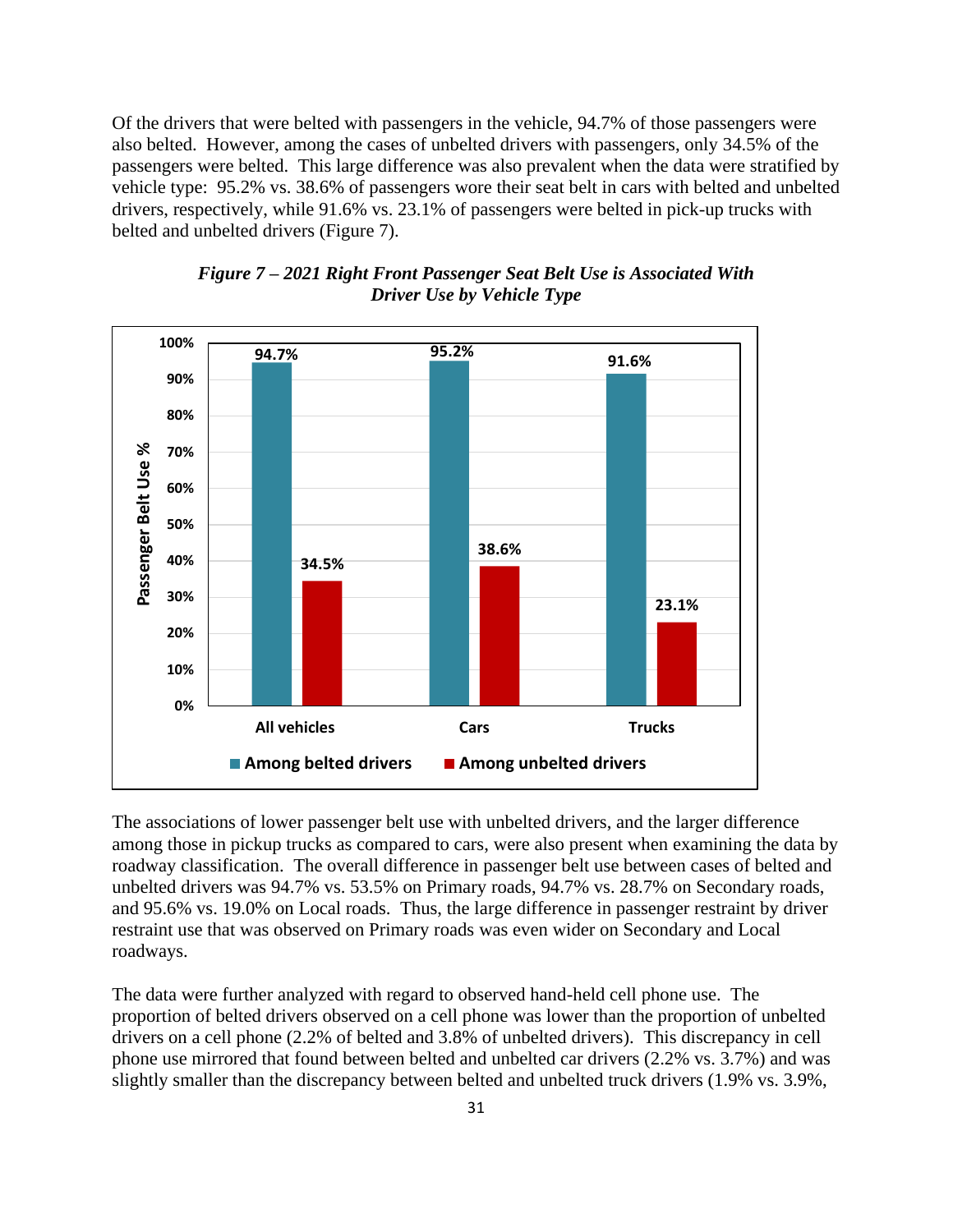respectively). Analyzing the data from a different perspective, among all drivers on a cell phone with known belt use, 88.3% were belted, with car drivers being restrained much more often than truck drivers (90.0% in cars vs. 76.1% in trucks). As might be expected, these belt usage rates were lower than the corresponding belt use rates found among drivers with known belt use who were not using a cell phone (cars and trucks 92.9%, cars 93.8%, trucks 87.0%).

#### <span id="page-31-0"></span>**Summary**

The overall observed seat belt usage rate for drivers and right front seat passengers in the State of Maryland in 2021, after weighting by probability of roadway selection and jurisdictional roadway-specific VMT, was 91.4%, representing a 1.5 percentage point increase over the previous year. The Statewide standard error of 0.6% was well below the NHTSA threshold of 2.5%, yielding a 95% confidence interval of 90.2% to 92.6% for the combined usage rate. These rates were based on observation of 39,847 vehicles and 49,447 occupants, representing decreases of 5.2% and 5.7% in the number of vehicles and occupants observed, respectively, in the 2020 survey.

Belt use was highest among passenger cars and SUVs relative to pick-up trucks (92.3% vs. 86.0%, respectively). Seat belt usage was also highest among all front seat occupants traveling on Primary roads relative to Secondary and Local roads (93.7% vs. 90.6% and 84.8%). Since 2020, the rates represented increases across the board for passenger cars/SUVs, pick-up trucks, and all three types of roadways.

Harford County (95.5%) had the highest usage rate among Maryland's 13 NHTSA jurisdictions, followed by Montgomery County (95.1%), and Baltimore City (94.7%) Counties. There were eight jurisdictions with combined rates of at least 90%; Carroll (87.6%), Washington (87.4%), and Wicomico (83.0%) counties experienced the lowest rates. Overall, seven of the 13 jurisdictions experienced an increase in combined usage rates over the past year. The replacement due to safety concerns of four original observation sites with four reserve sites may have accounted for the increase in belt usage rates in Baltimore City. For occupants of passenger cars or SUVs, ten jurisdictions had usage rates of at least 90%. Among occupants of pick-up trucks, two jurisdictions had a usage rate above 90% (Harford and Cecil counties), and three jurisdictions (Washington, Carroll and Wicomico counties) experienced rates below 80%. Unweighted analysis indicated that drivers had a slightly lower Statewide usage rate (92.8%) than front seat passengers (93.4%).

Seat belt usage could not be ascertained for 5.5% of all drivers and passengers. Unknown belt use was more prevalent in pick-up trucks (8.9%) than in passenger cars (5.0%), higher for drivers (6.5%) than for passengers (1.5%), and slightly higher on Secondary roads (5.7%) compared to Primary roads (5.6%) and Local roads (3.4%).

Approximately 90.2% of all drivers and right front-seat passengers traveling in the 11 non-NHTSA jurisdictions were belted, representing a 0.4 percentage point increase over the past year (unweighted analysis). A slightly lower proportion of drivers (90.0%) than passengers (90.7%) were observed to be belted. In addition, higher usage rates were found in passenger cars or SUVs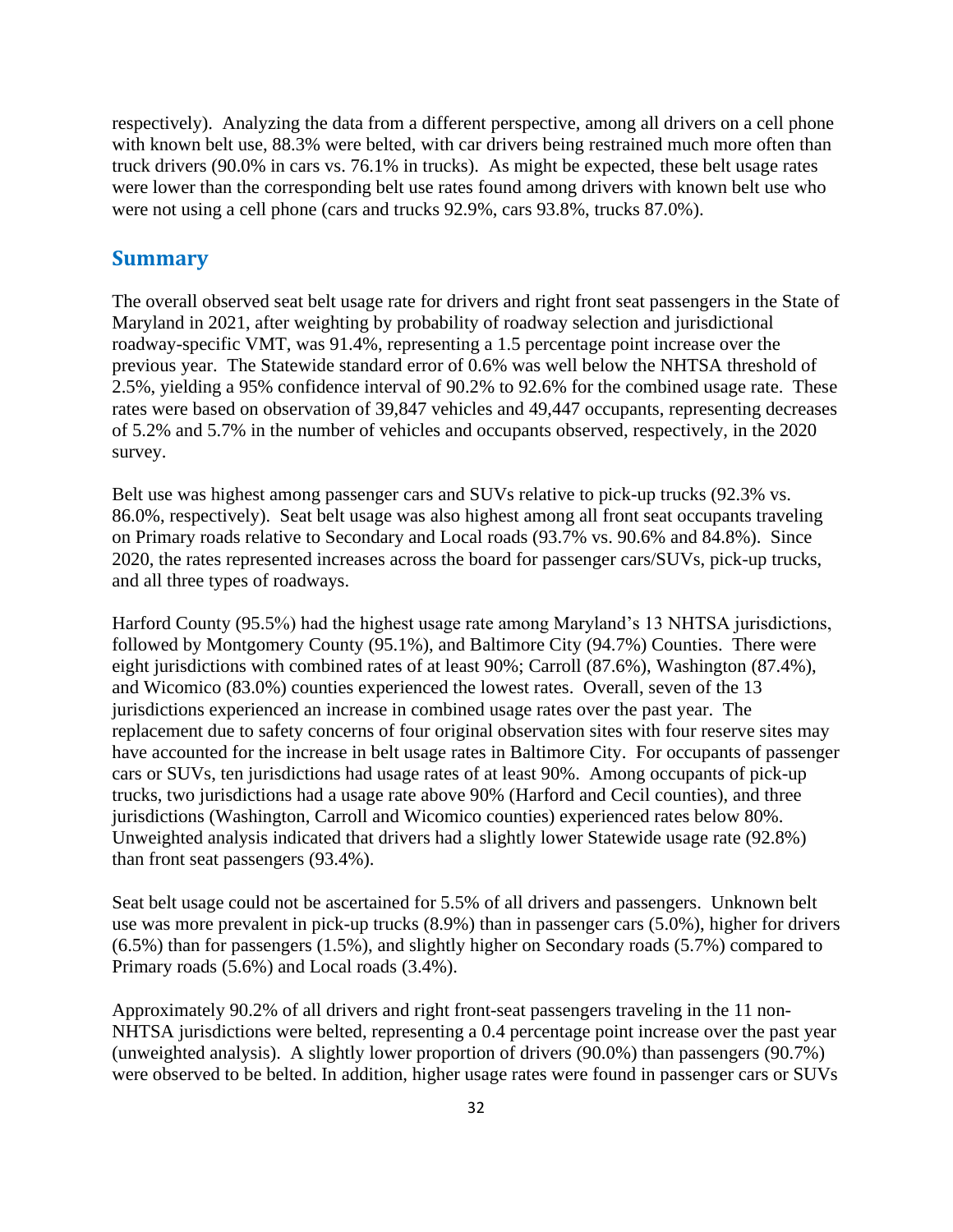(92.1%) than in pick-up trucks (83.6%), and on Secondary as opposed to Primary or Local roadways. Six of the non-NHTSA jurisdictions had a usage rate above 90%. For passenger cars or SUVs, usage rates were also at least 90% in seven jurisdictions, while usage rates among occupants of trucks were below 90% in all non-NHTSA jurisdictions. Garrett County experienced the lowest rate among all vehicles. Seat belt usage could not be ascertained for 6.5% of all front-seat occupants.

Examination of individual record-level data, for the instance in which both a driver and passenger were observed in the front seat, indicated that 94.7% of passengers were belted when the driver was belted. However, if the driver was unbelted, only 34.5% of passengers were observed to wear their belt. This large difference in passenger belt use occurred in cars and SUVs (95.2% for belted drivers vs. 38.6% for unbelted drivers) as well as in trucks (91.6% for belted drivers vs. 23.1% for unbelted drivers). There was also an association with roadway classification, with the Secondary or Local roadways corresponding to a larger difference in passenger belt use between belted and unbelted drivers than the discrepancy seen on Primary roads. Finally, cell phone usage was ascertained when possible, indicating that belted drivers were less likely than unbelted drivers to use a hand-held cell phone while driving  $(2.2\%$  vs. 3.8%, respectively). Drivers on a hand-held cell phone had a lower seat belt usage rate (88.3%) than drivers who were not observed using a cell phone (92.9%).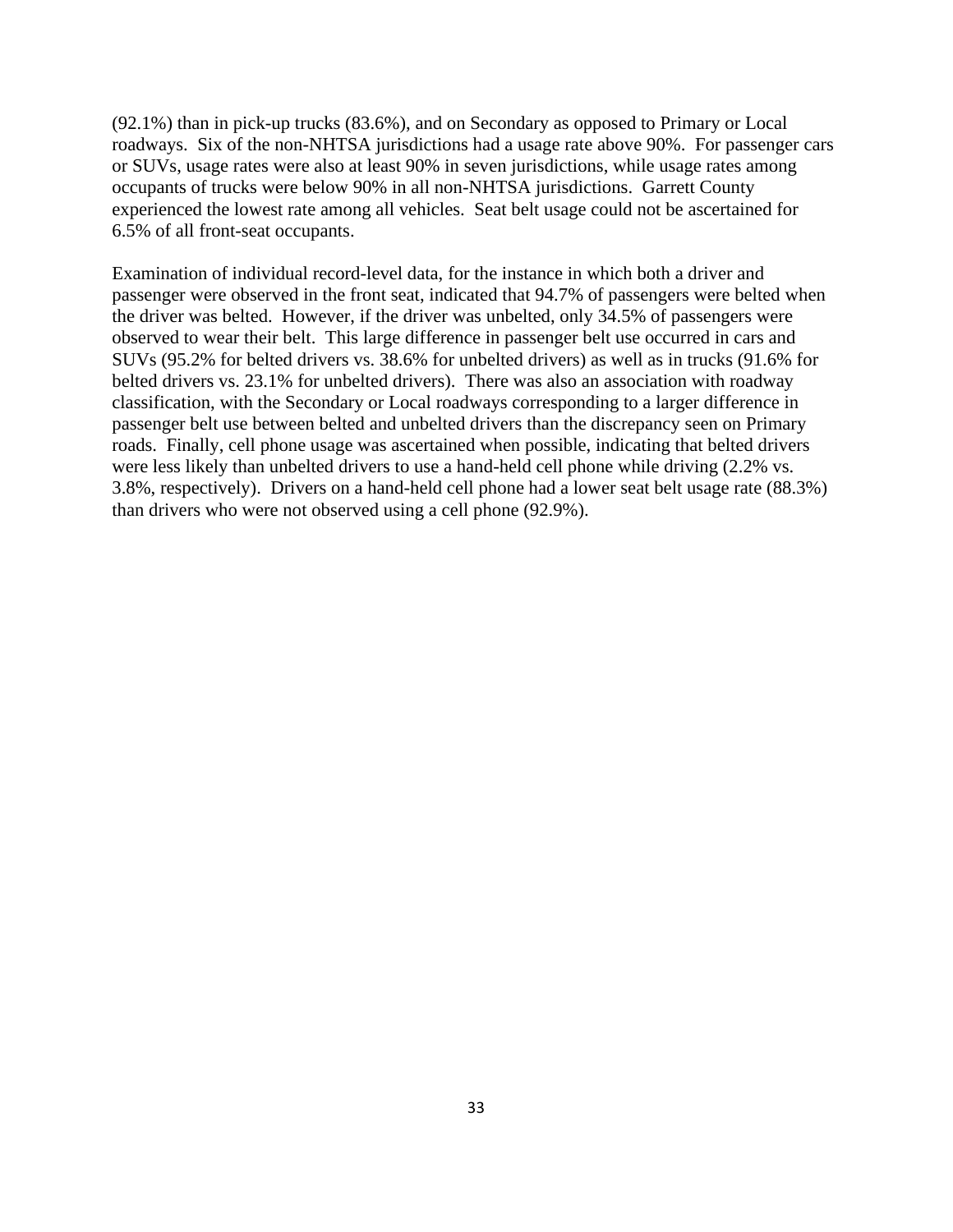## **Appendix**

## **Figure A1**

# **Maryland Seat Belt Usage Rates For NHTSA Jurisdictions**<br><sup>2021</sup>